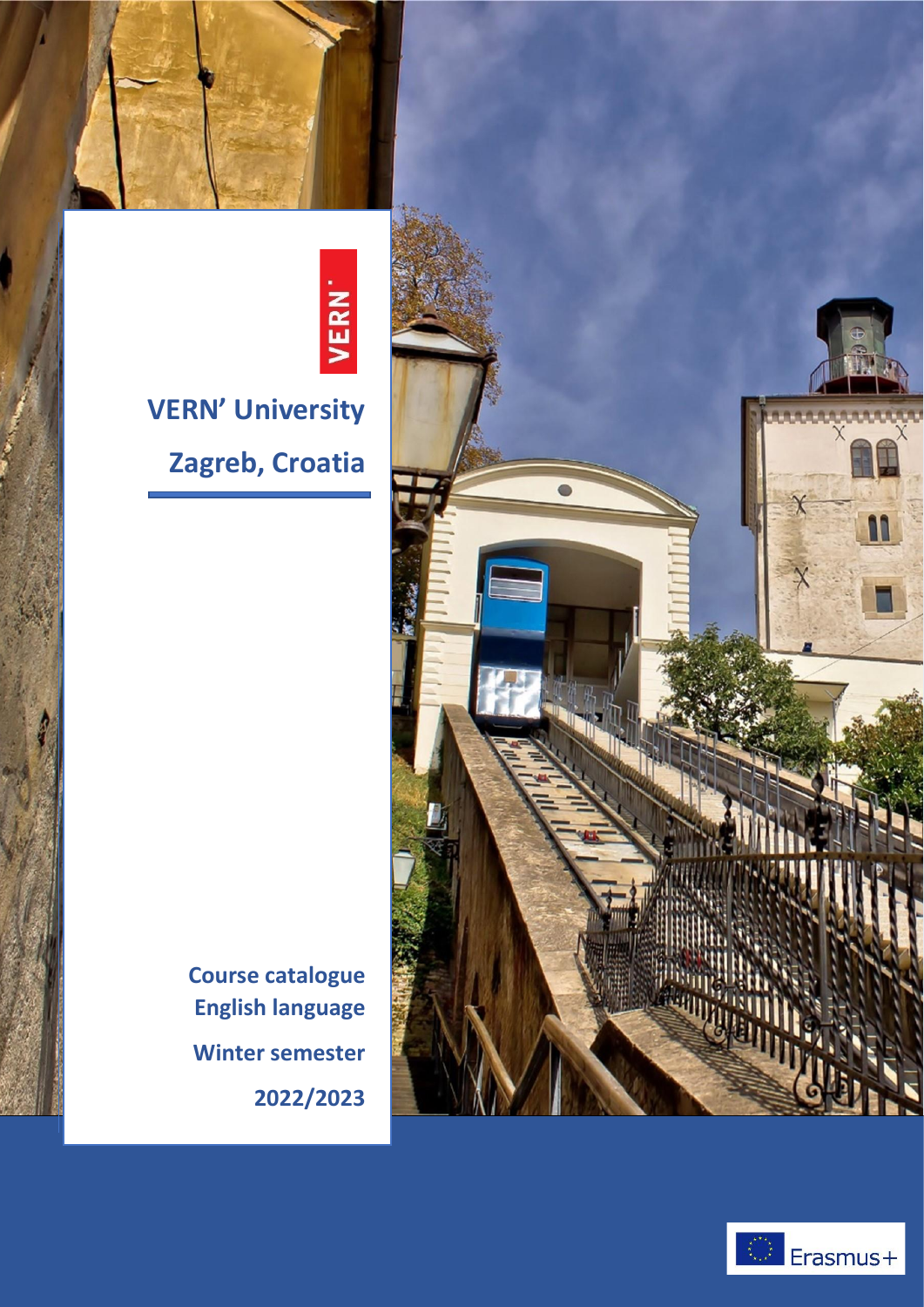## **About the Course Guide**

Dear incoming student,

We are happy to welcome you to VERN' University, Zagreb, Croatia.

VERN' University is glad to present our Erasmus+ English language course catalogue where you can find the relevant information about the lectures that will be carried out during winter semester in academic year 2022/2023.

Our University is offering lectures in different study fields:

- Entrepreneurship / Economics / Business Administration
- Journalism / Public Relations
- Tourism / Hospitality.

Within each study program, you will find a list of different courses.

Please note, that you can chose and combine courses from different programs. You also need to be aware about the prerequisites of each class. Please read all the prerequisites and descriptions carefully.

This course guide is only valid in the mentioned period.

Important:

Due to the large number of courses, for course to take place a certain number of students must apply. In the event that for specific course minimum number of students did not register for the course, the course will be cancelled, and a substitute course will be offered to students. In that case student needs to contact their home University international office and discuss the change of previously selected course.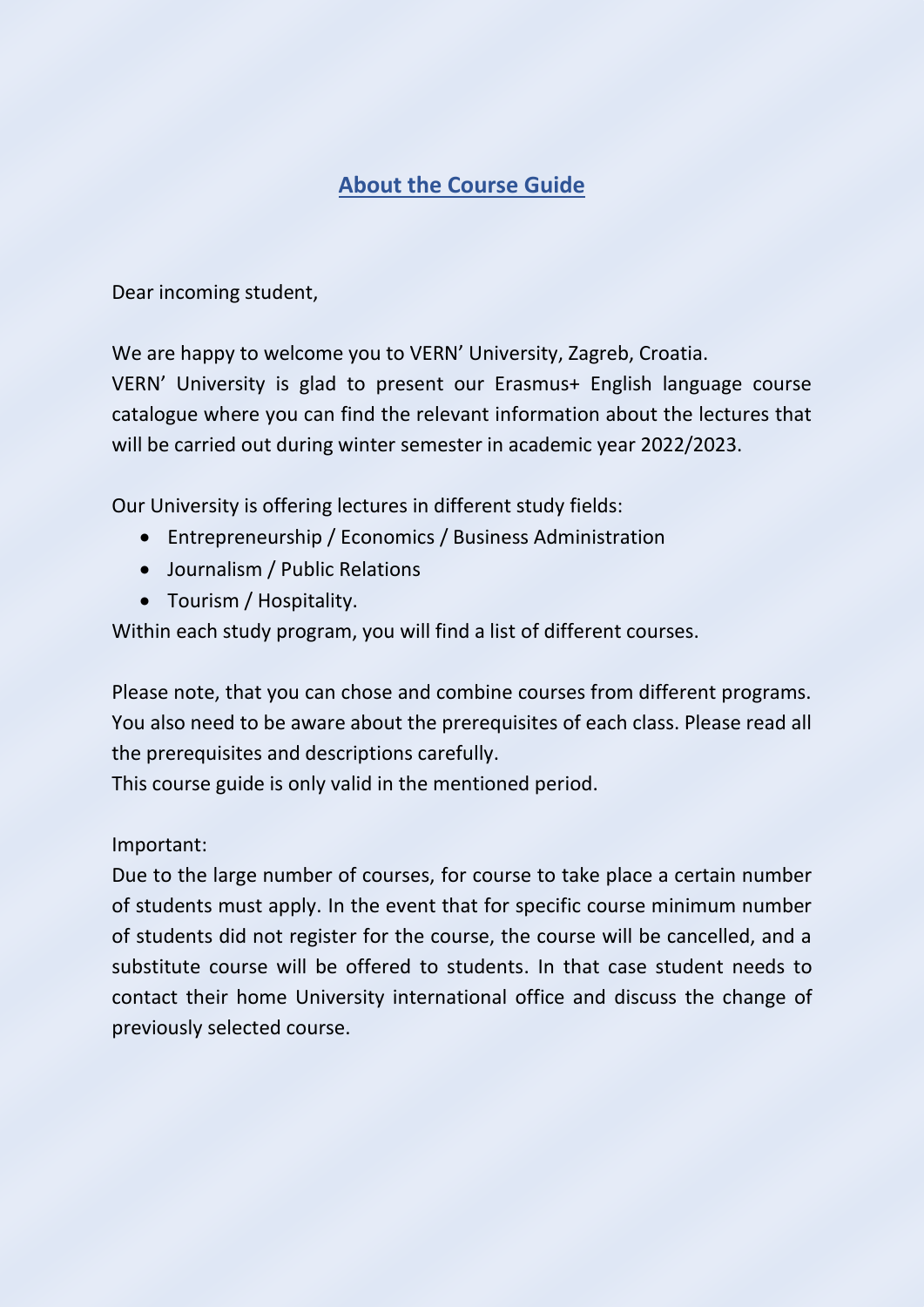## List of courses:

| Study filed         | Course offer                                                     |
|---------------------|------------------------------------------------------------------|
|                     | 1. Basics of Business Psychology and Communication               |
|                     | 2. Basics of Entrepreneurship                                    |
|                     | 3. Business Administration Software                              |
|                     | 4. Business Plan for Entrepreneurship                            |
| Entrepreneurship    | 5. Dynamic Entrepreneurship                                      |
| Economics           | 6. Introduction to Marketing                                     |
|                     | Management<br>$\prime$ .                                         |
|                     | Microeconomics<br>8.                                             |
|                     | 9. Project Management                                            |
|                     | 10. Teamwork                                                     |
|                     | 1. Contemporary Social Systems 1 - Croatian Contemporary History |
|                     | 2. English as the Language of Media                              |
|                     | 3. Forms of communication                                        |
|                     | 4. Introduction into Online and Digital Media                    |
| Journalism/PR       | 5. Media Industry                                                |
|                     | <b>Media Relations</b><br>6.                                     |
|                     | 7. Photo reporting                                               |
|                     | 8. Public Relations Basics                                       |
|                     | Spokesmanship and Public Appearances<br>9.                       |
|                     | <b>Basics of Tourism</b><br>1.                                   |
|                     | English for Tourism and Hospitality 1<br>2.                      |
|                     | English for Tourism and Hospitality 3<br>3.                      |
|                     | German Language for Tourism 1<br>4.                              |
| Tourism/Hospitality | 5. Hotel Management and Hospitality                              |
|                     | <b>Hospitality Product Technology</b><br>6.                      |
|                     | <b>Tourist Attractions and Special Interest Tourism</b><br>7.    |
|                     | <b>Tourism Economics</b><br>8.                                   |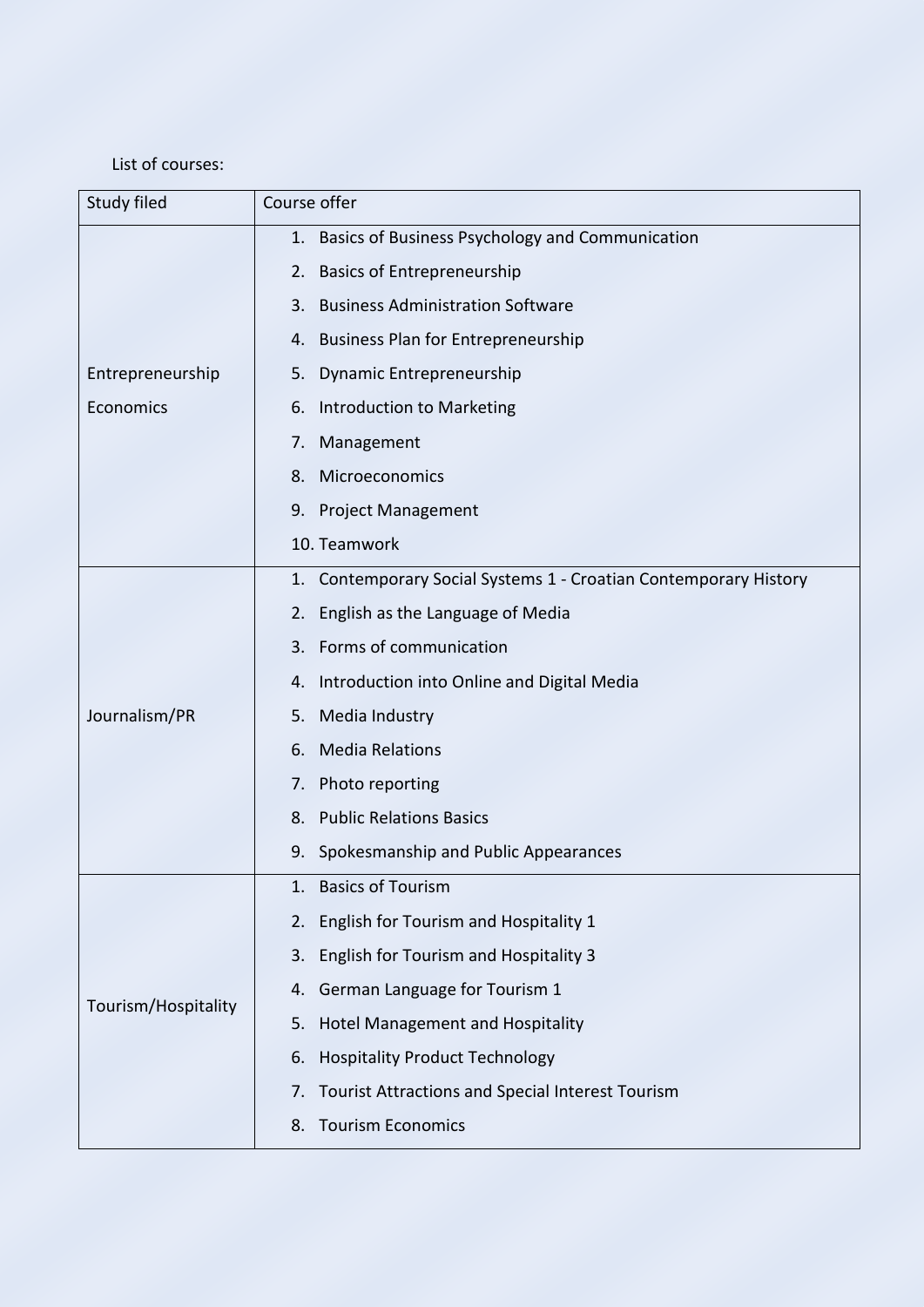| <b>Course Title:</b> | <b>Basics of Business Psychology and Communication</b> |
|----------------------|--------------------------------------------------------|
| Degree program:      | Entrepreneurship / Economics / Business Administration |
| Study level:         | Bachelor's degree                                      |
| ECTS:                | 5                                                      |

| <b>PREREQUISITES</b>  | None                                                                                                                                                                                                                                                                                                                                                                |
|-----------------------|---------------------------------------------------------------------------------------------------------------------------------------------------------------------------------------------------------------------------------------------------------------------------------------------------------------------------------------------------------------------|
|                       | This course provides an overview of the basic scientific study of                                                                                                                                                                                                                                                                                                   |
|                       | human behaviour. The topics in the course include: research                                                                                                                                                                                                                                                                                                         |
| <b>DESCRIPTION OF</b> | methodology in psychology, problem solving and decision making,                                                                                                                                                                                                                                                                                                     |
| <b>COURSE</b>         | perception and social perception, learning and memory,                                                                                                                                                                                                                                                                                                              |
| <b>CONTENT:</b>       | emotion, self-concept, positive psychology, communication skills,                                                                                                                                                                                                                                                                                                   |
|                       | presentation skills, stress, conflict management, cultural diversity,                                                                                                                                                                                                                                                                                               |
|                       | etc.                                                                                                                                                                                                                                                                                                                                                                |
|                       |                                                                                                                                                                                                                                                                                                                                                                     |
| <b>OUTCOMES:</b>      | After completing course, students should be able to: • Critically<br>analyse and interpret scientific research findings in psychology •<br>Describe and explain selected topics in psychology • Compare and<br>contrast different approaches in psychology • Demonstrate<br>communication skills in different situations • Prepare and conduct<br>oral presentation |
| <b>TEACHING</b>       | Lectures, teamwork, case studies, role play, debate, individual                                                                                                                                                                                                                                                                                                     |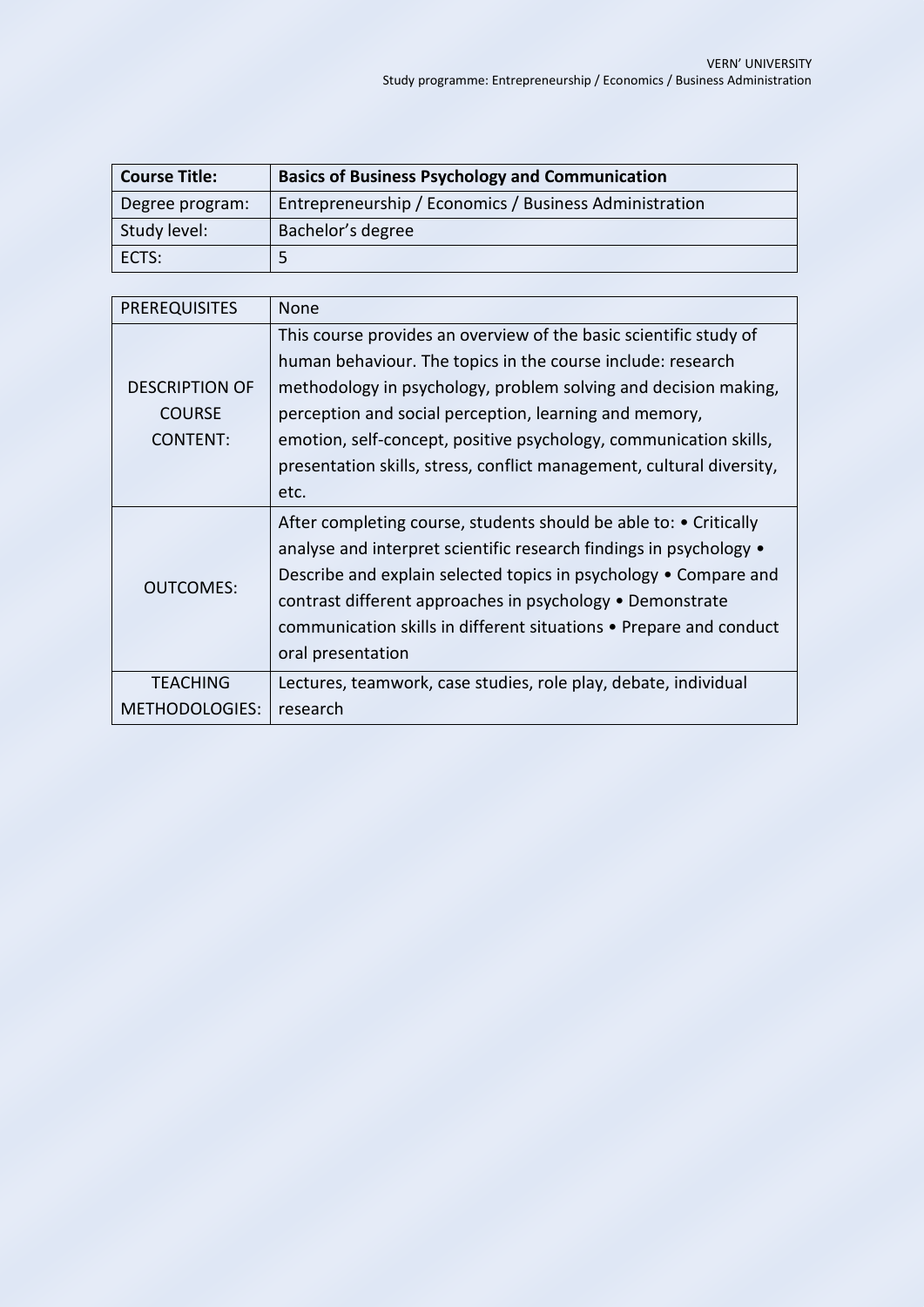| <b>Course Title:</b> | <b>Basics of Entrepreneurship</b>                      |
|----------------------|--------------------------------------------------------|
| Degree program:      | Entrepreneurship / Economics / Business Administration |
| Study level:         | Bachelor's degree                                      |
| ECTS:                | ∽                                                      |

| <b>PREREQUISITES</b>  | None                                                               |
|-----------------------|--------------------------------------------------------------------|
| <b>DESCRIPTION OF</b> | The course includes the following modules:                         |
|                       | Part I. Entrepreneurship: Concepts, Theory and Myths.              |
|                       | Part II. Evolution of Entrepreneurship Theories Through Different  |
|                       | Schools of Thought.                                                |
| <b>COURSE</b>         | Part III. Basic Prerequisites for Development of Entrepreneurship  |
| <b>CONTENT:</b>       | and its Impact on Economy.                                         |
|                       | Part IV. Driving Forces of Entrepreneurship.                       |
|                       | Part V. The Entrepreneurial Process.                               |
|                       | Part VI. Types of SMEs and Why Each One Matters.                   |
|                       | Part VII. Importance of Modern Entrepreneurial Infrastructure.     |
|                       | Developed personal interest in entrepreneurship based on           |
|                       | knowledge and skills, proper assessment of business opportunities, |
|                       | and understanding of the entire entrepreneurial process.           |
|                       | Acquired knowledge and skills that enable the start-up launch and  |
| <b>OUTCOMES:</b>      | survival by using all the benefits of supporting institutions and  |
|                       | modern entrepreneurial infrastructure.                             |
|                       | Referring students to the specifics of different types of SMEs:    |
|                       | family, youth, women, minority, rural, social, and corporate       |
|                       | entrepreneurship and franchising.                                  |
|                       | Through lectures, discussions, case studies, research,             |
| <b>TEACHING</b>       | consultations, individual and team-designed assignments and        |
| <b>METHODOLOGIES:</b> | presentations, students will develop knowledge and skills required |
|                       | for launching and/or advising business start-ups.                  |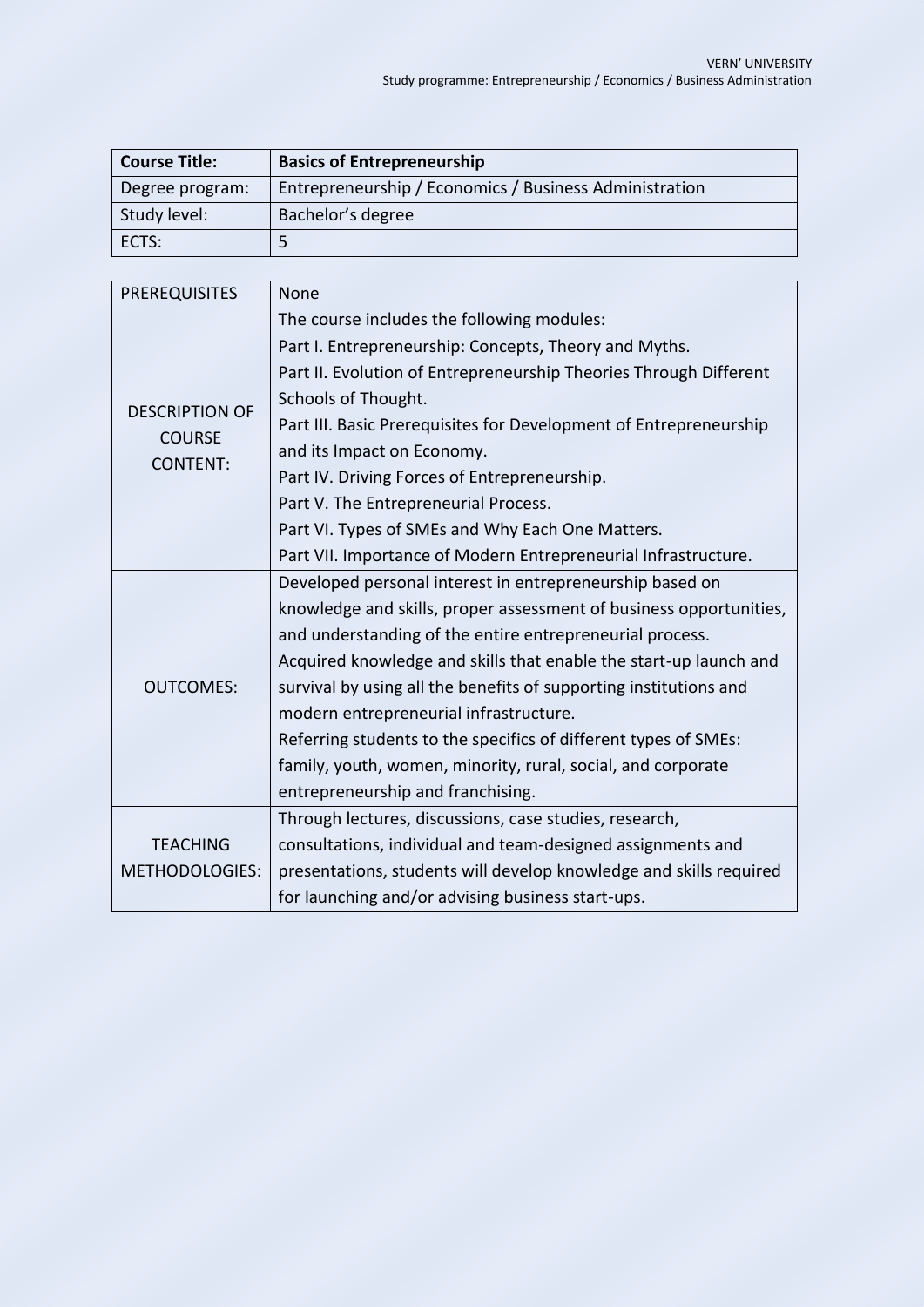| <b>Course Title:</b> | <b>Business Administration Software</b>                |
|----------------------|--------------------------------------------------------|
| Degree program:      | Entrepreneurship / Economics / Business Administration |
| Study level:         | Bachelor's degree                                      |
| ECTS:                | 5                                                      |

| <b>PREREQUISITES</b>  | None                                                                |
|-----------------------|---------------------------------------------------------------------|
|                       | This course focuses on the Microsoft Office suite aiming at         |
|                       | developing students' high level computer literacy. In this part     |
|                       | students are introduced to the concepts and techniques of           |
|                       | electronic data processing using MS Excel tool. The topics include: |
|                       | (1) entering, editing and formatting data;                          |
| <b>DESCRIPTION OF</b> | (2) understanding formulas with relative, absolute and mixed        |
| <b>COURSE</b>         | referencing;                                                        |
| <b>CONTENT:</b>       | (3) creating and formatting charts;                                 |
|                       | (4) creating named ranges;                                          |
|                       | (5) using built-in functions;                                       |
|                       | (6) Goal Seek;                                                      |
|                       | (7) Conditional Formatting;                                         |
|                       | (8) Data Validation;                                                |
|                       | (9) Pivot Tables.                                                   |
|                       | Identify the areas of application of spreadsheet programs           |
|                       | Use a spreadsheet program for arithmetical and financial            |
|                       | calculations                                                        |
|                       | Use built-in functions for various purposes (summarizing data,      |
| <b>OUTCOMES:</b>      | conditioning, referencing, etc.)                                    |
|                       | Use spreadsheets to present financial and business results          |
|                       | (formatting tables and data types, charts, pivot tables)            |
|                       | Enhance data processing effectiveness (conditional formatting,      |
|                       | data validation)                                                    |
|                       | Lectures, teamwork, case studies, debate, individual research.      |
|                       | All classes are held in computer classroom where every student      |
| <b>TEACHING</b>       | works on a computer all the time going through given exercises      |
| <b>METHODOLOGIES:</b> | and assignments. The lectures are all practical in nature meaning   |
|                       | that the inductive approach is applied through learning-by-doing.   |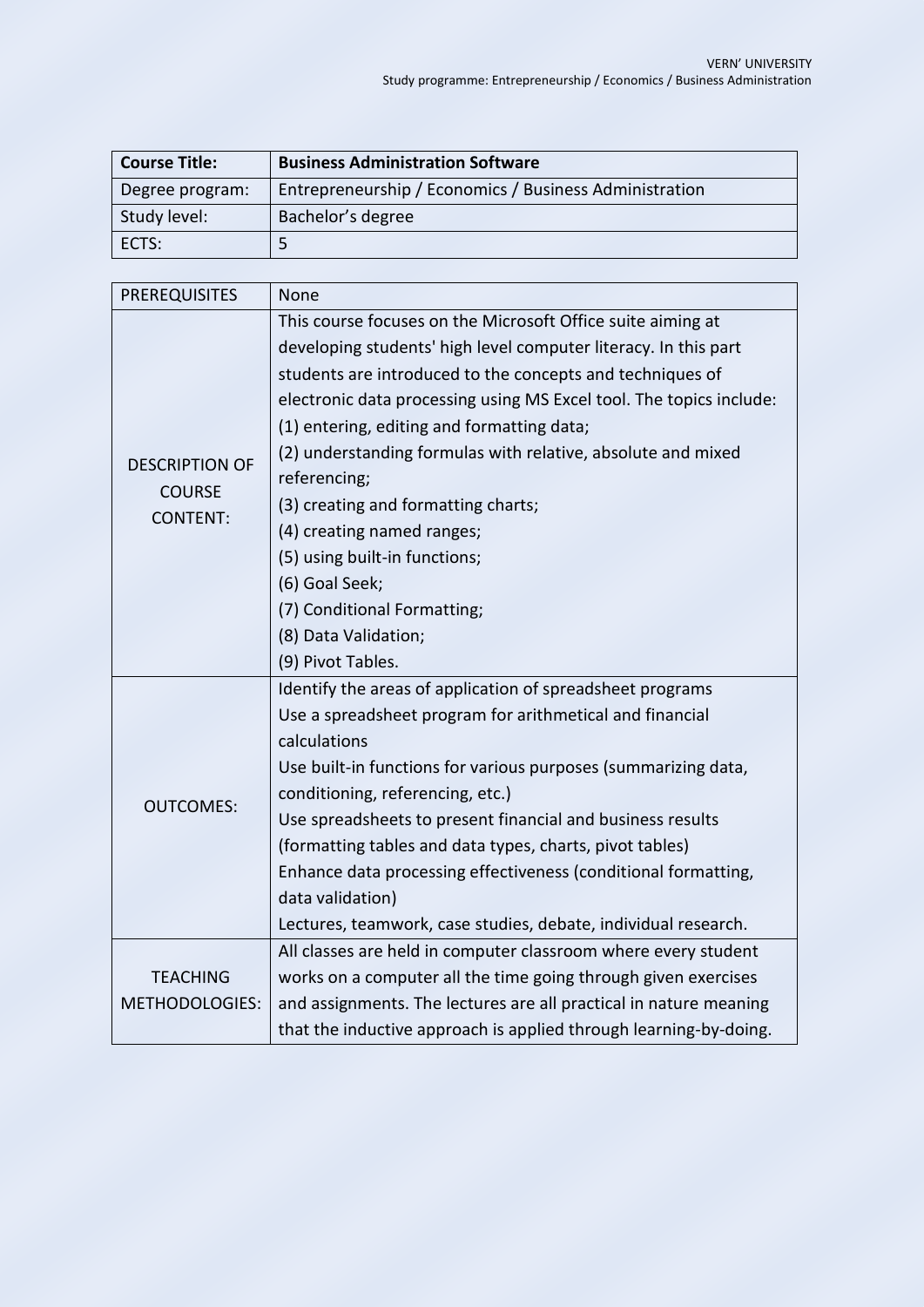| <b>Course Title:</b> | <b>Business Plan for Entrepreneurship</b>              |
|----------------------|--------------------------------------------------------|
| Degree program:      | Entrepreneurship / Economics / Business Administration |
| Study level:         | Bachelor's degree                                      |
| ECTS:                |                                                        |

| <b>PREREQUISITES</b>  | Accounting, Finance, Marketing, English language                   |
|-----------------------|--------------------------------------------------------------------|
| <b>DESCRIPTION OF</b> | The main goal of the module is to develop understanding of the     |
|                       | skills needed and the issues raised in setting up own business. It |
|                       | concentrates on business start-ups rather than developing and      |
| <b>COURSE</b>         | existing business. The module should be linked close with most of  |
| <b>CONTENT:</b>       | the economics modules through interdisciplinary study, connecting  |
|                       | the theoretical knowledge with one business idea. Students will be |
|                       | expected to develop a real business concept and take it through to |
|                       | a business plan.                                                   |
|                       | Upon completion of the module, students will:                      |
|                       | - Understand how to develop their vision about own business.       |
|                       | - Learn how to present data which will help them raise start up    |
|                       | finance.                                                           |
| <b>OUTCOMES:</b>      | - Understand the resource requirements and resources use           |
|                       | implications of business development.                              |
|                       | Students should be able to appreciate the factors that affect      |
|                       | embarking on new ventures.                                         |
|                       | - Understand how to use the business plan as document that will    |
|                       | help them guide business growth and development in the future.     |
|                       | Through lectures, discussions, case studies, research,             |
| <b>TEACHING</b>       | consultations, individual and team-designed assignments and        |
| <b>METHODOLOGIES:</b> | presentations, students will develop knowledge and skills required |
|                       | for launching and/or advising business start-ups                   |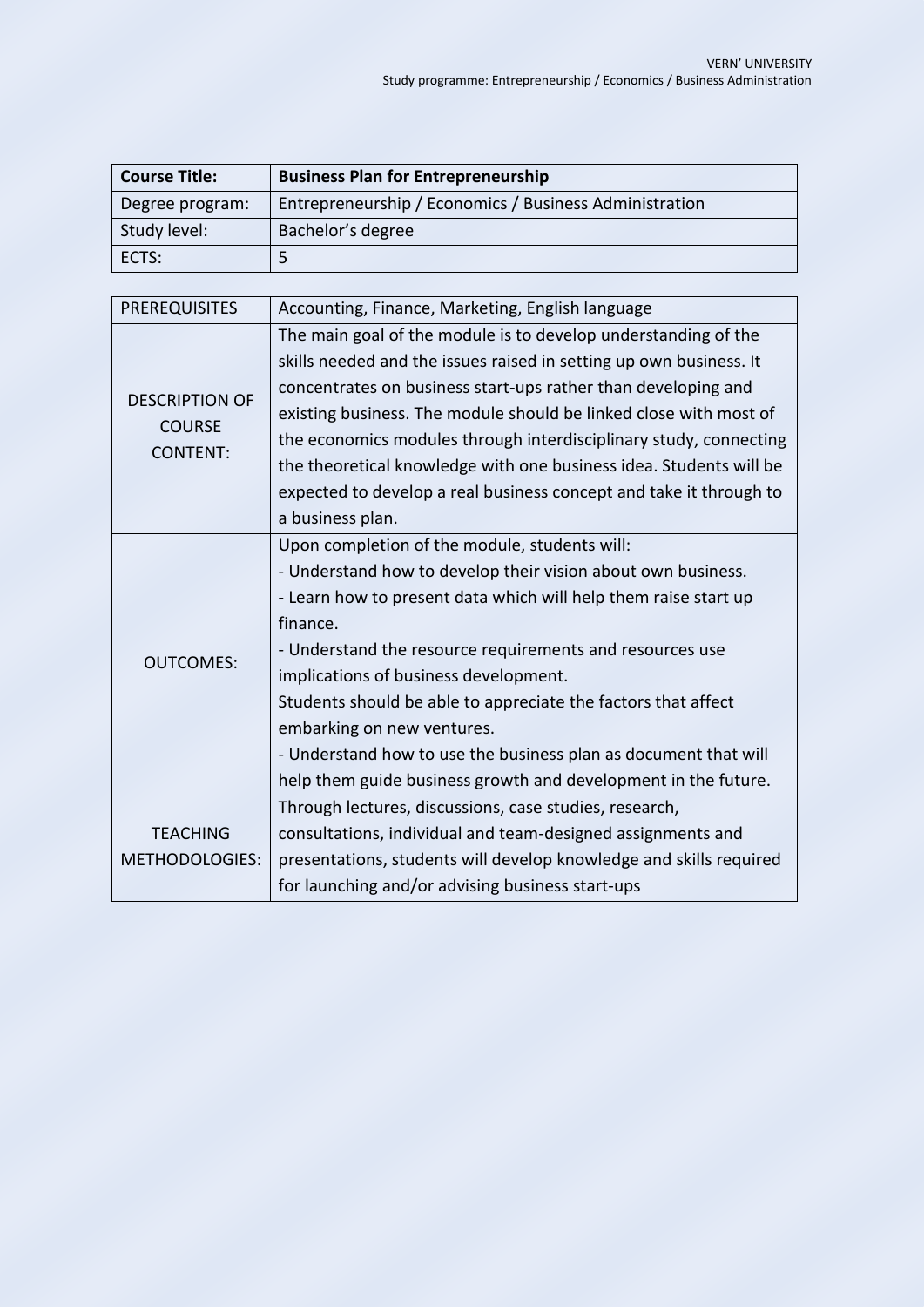| Course Title:   | Dynamic Entrepreneurship                               |
|-----------------|--------------------------------------------------------|
| Degree program: | Entrepreneurship / Economics / Business Administration |
| Study level:    | Bachelor's degree                                      |
| ECTS:           |                                                        |

|                        | As an integrative course in the final year of studying, the course will enable the   |
|------------------------|--------------------------------------------------------------------------------------|
| <b>PREREQUISITES</b>   | synthesis of knowledge gathered through other (basic) courses of entrepreneurship,   |
|                        | marketing, management, finances, accounting, etc.                                    |
|                        | Course includes the following 11 modules:                                            |
|                        | (1) Introduction to Dynamic Enterprises;                                             |
|                        | (2) Characteristics of Fast Growing Companies (Gazelles), Growth and Development;    |
|                        | (3) A Model of Growth Companies Affected by Internal and External Factors (A.        |
|                        | Gibb's Framework for Growth);                                                        |
|                        | (4) Growth Strategies of Enterprises;                                                |
| <b>DESCRIPTION OF</b>  | (5) Managing Business Risk;                                                          |
| <b>COURSE CONTENT:</b> | (6) Information Sources and their Use, Business Intelligence and Benchmarking;       |
|                        | (7) Financing Growth Companies;                                                      |
|                        | (8) An Entrepreneur in Trouble;                                                      |
|                        | (9) Valuation Methods and Harvest in Entrepreneurship;                               |
|                        | (10) Fast-Growing Company and its Environment, Corporate Social Responsibility and   |
|                        | Social Capital;                                                                      |
|                        | (11) Opportunities and Trends in Entrepreneurship.                                   |
|                        | Students will:                                                                       |
|                        | $(1)$ develop an awareness of venture development and growth as a necessity for      |
|                        | survival and success,                                                                |
|                        | (2) learn the mechanisms of sustainable growth of enterprises under the influence of |
|                        | internal and external factors,                                                       |
|                        | (3) know how to diagnose and analyse company's potential for growth, and define      |
| <b>OUTCOMES:</b>       | the best strategy for sustainable growth;                                            |
|                        | (4) find out the most applicable types of formal and informal sources for financing  |
|                        | growth companies in each phase of their life cycles;                                 |
|                        | (5) learn how to evaluate and manage risks;                                          |
|                        | (6) become familiar with business valuation methods and harvest strategies in        |
|                        | entrepreneurship;                                                                    |
|                        | $(7)$ understand the multidimensionality of entrepreneurship, corporate social       |
|                        | responsibility, trends, etc.                                                         |
|                        | Through lectures, discussions, case studies, research, consultations, individual and |
| <b>TEACHING</b>        | team-designed assignments and presentations, students will develop knowledge and     |
|                        | skills required for recognizing, running and/or advising growing businesses.         |
| METHODOLOGIES:         | Additionally develop knowledge and skills required for launching and/or advising     |
|                        | business start-ups.                                                                  |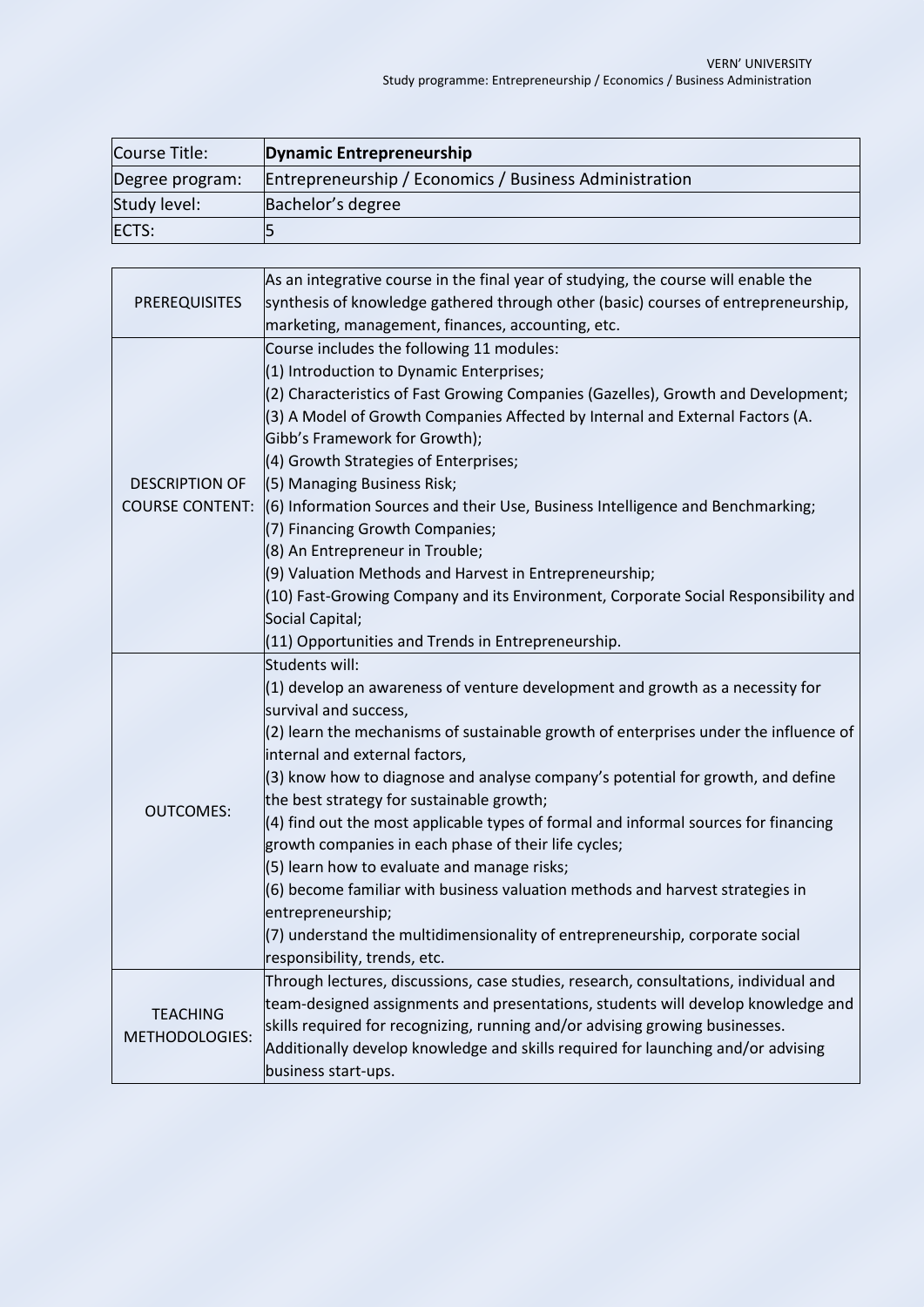| <b>Course Title:</b> | <b>Introduction to Marketing</b>                       |
|----------------------|--------------------------------------------------------|
| Degree program:      | Entrepreneurship / Economics / Business Administration |
| Study level:         | <b>B.A.</b>                                            |
| ECTS:                |                                                        |

| <b>PREREQUISITES</b>   | <b>None</b>                                                              |
|------------------------|--------------------------------------------------------------------------|
| <b>DESCRIPTION OF</b>  | This course introduces students to the bacis marketing principles in     |
|                        | theroy and practice. The topics in the course include: What is marketing |
|                        | today? How to develop marketing plan? Strategic marketing and            |
|                        | marketing environment. Marketing in B2B and B2C models. Consumer         |
| <b>COURSE CONTENT:</b> | behavior and marketing research. STP approach; Segmentation,             |
|                        | Targeting, Positioning, Marketing of services, Marketing mix; product,   |
|                        | price, place and promotion.                                              |
|                        | Upon completion of the module each student should be able to:            |
|                        | - Use basic marketing terminology and explain the role and importance of |
|                        | marketing in today business                                              |
|                        | - Identify key factors in marketing environment and marketing research,  |
| <b>OUTCOMES:</b>       | identify differences in marketing for services                           |
|                        | - Explain the process of creation and development of marketing plan in   |
|                        | real business situation                                                  |
|                        | - Apply basic marketing strategies and tools in simple business cases    |
|                        | - Present solutions in tailor-made marketing program.                    |
| <b>TEACHING</b>        |                                                                          |
| METHODOLOGIES:         | Lectures, team work, case studies, debate, individual research.          |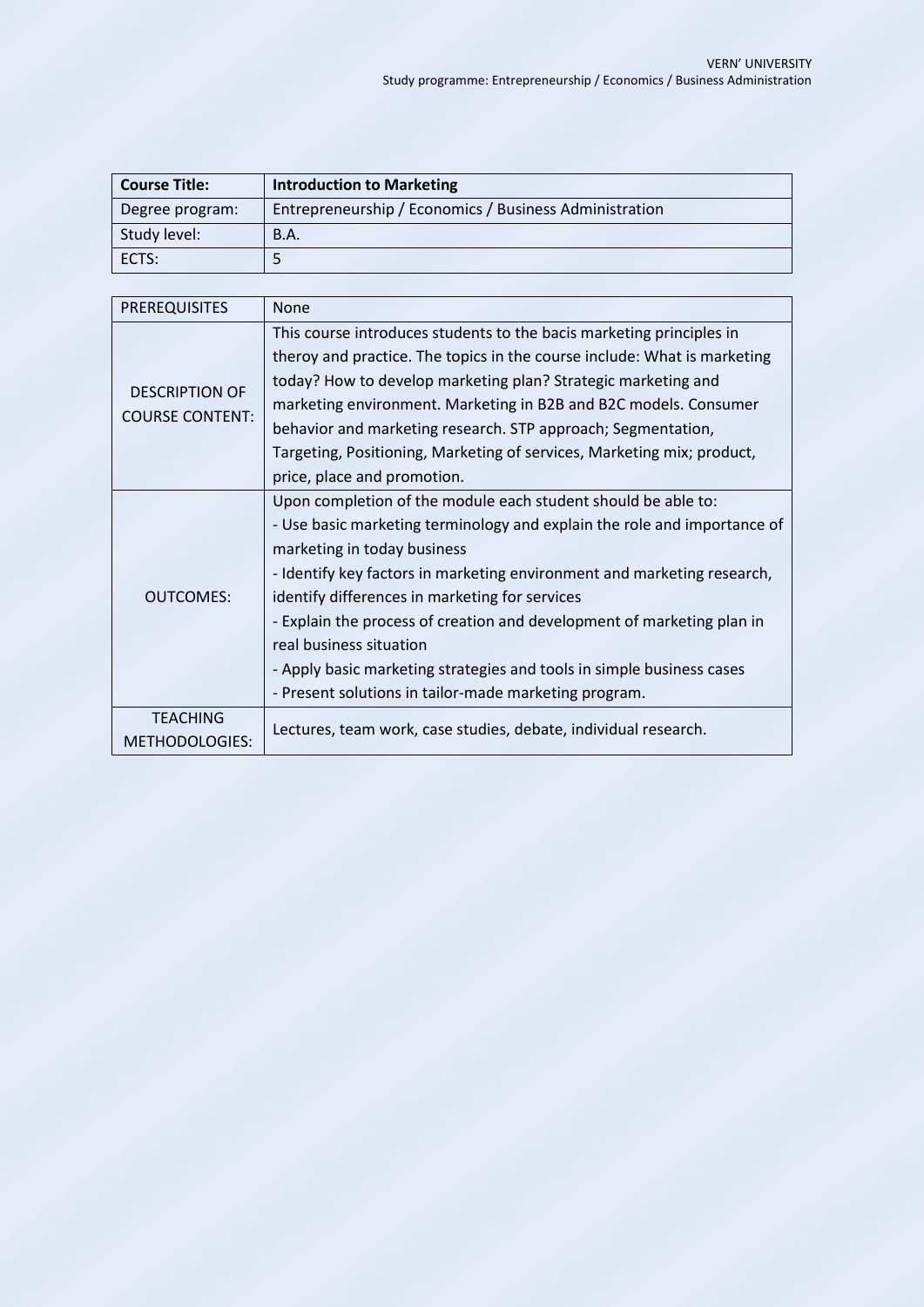| <b>Course Title:</b> | <b>Management</b>                                      |
|----------------------|--------------------------------------------------------|
| Degree program:      | Entrepreneurship / Economics / Business Administration |
| Study level:         | Bachelor's degree                                      |
| ECTS:                |                                                        |

| <b>PREREQUISITES</b>                     | None                                                                 |
|------------------------------------------|----------------------------------------------------------------------|
|                                          | Management is a course that deals with the basic characteristics of  |
|                                          | business organization and its interaction with the business          |
|                                          | environment (organization, management, business decision             |
| <b>DESCRIPTION OF</b>                    | making, corporate social responsibility, human resource              |
| <b>COURSE</b>                            | management, change and innovation management, organizational         |
| <b>CONTENT:</b>                          | behaviour, operational management). The course elaborates            |
|                                          | environmental management and core management functions               |
|                                          | (planning, organizing, leading and controlling) at all levels of     |
|                                          | management in all organizations.                                     |
|                                          | The objective of this course is to develop an understanding of the   |
|                                          | concept of management, its theory and research. Also, the goal is    |
|                                          | to answer the relevant questions of management, which would          |
| <b>OUTCOMES:</b>                         | enable students to identify and overcome existing and potential      |
|                                          | problems that management faces. In order for the students to         |
|                                          | develop their creative thinking and teamwork, it is very important   |
|                                          | to understand global trends and challenges in the environment        |
|                                          | management.                                                          |
| <b>TEACHING</b><br><b>METHODOLOGIES:</b> | Students learn about management through interactive lessons,         |
|                                          | lectures and discussions on various topics, group                    |
|                                          | exercises and simulations. The work will be focused on many case     |
|                                          | studies so that students get access to current events in the area of |
|                                          | management.                                                          |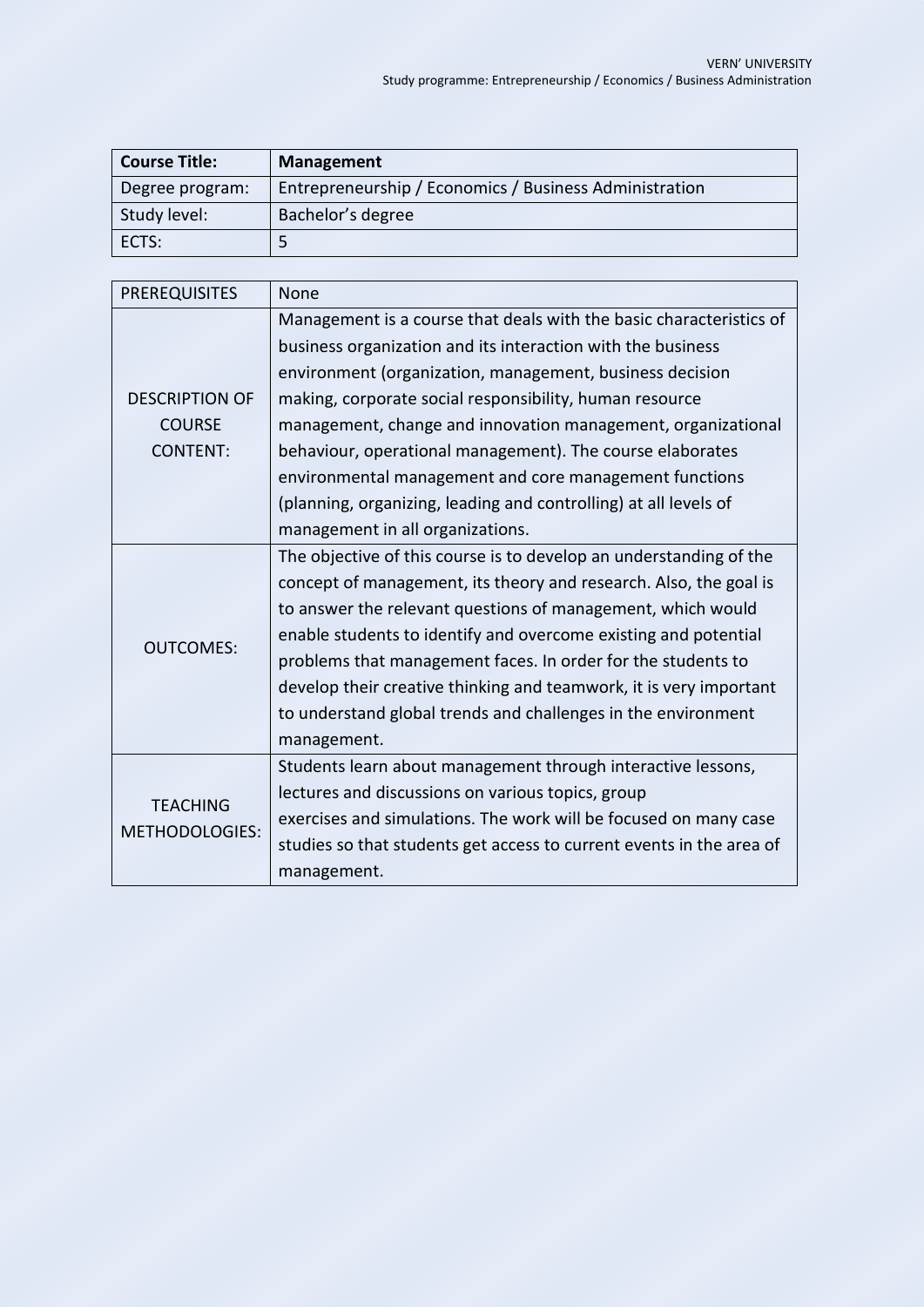| <b>Course Title:</b> | <b>Microeconomics</b>                                  |
|----------------------|--------------------------------------------------------|
| Degree program:      | Entrepreneurship / Economics / Business Administration |
| Study level:         | Bachelor's degree                                      |
| <b>'ECTS:</b>        |                                                        |

| <b>PREREQUISITES</b>                                      | None                                                                                                                                                                                                                                                                                                                                                                                                                                                                                                                            |
|-----------------------------------------------------------|---------------------------------------------------------------------------------------------------------------------------------------------------------------------------------------------------------------------------------------------------------------------------------------------------------------------------------------------------------------------------------------------------------------------------------------------------------------------------------------------------------------------------------|
| <b>DESCRIPTION OF</b><br><b>COURSE</b><br><b>CONTENT:</b> | This course introduces students to the terminology and analytic<br>principles used in microeconomics, which is broadly defined as the<br>study of markets, and to the application of these conceptual tools<br>to several policy issues. We will analyse the decisions of buyers and<br>sellers and their interaction in market transactions. We will also<br>explore how different market structures can shape economic<br>results, and how markets can sometimes (but not always) help<br>society achieve desirable outcomes. |
| <b>OUTCOMES:</b>                                          | Upon completion of the module each student should be able to<br>accurately:<br>• Use microeconomic terminology.<br>• Apply basic microeconomic principles of analysis to explain how<br>markets function.<br>• Explain fundamental issues underlying the wide range of topics<br>addressed by microeconomics.<br>• Identify and offer initial assessments of policy options available<br>to governments who want to influence economic outcomes.                                                                                |
| <b>TEACHING</b><br><b>METHODOLOGIES:</b>                  | The course includes pre-lecture activities conducted on-line,<br>classroom lectures, on-line homework, market simulations<br>conducted on-line and in class, and in-class exams.                                                                                                                                                                                                                                                                                                                                                |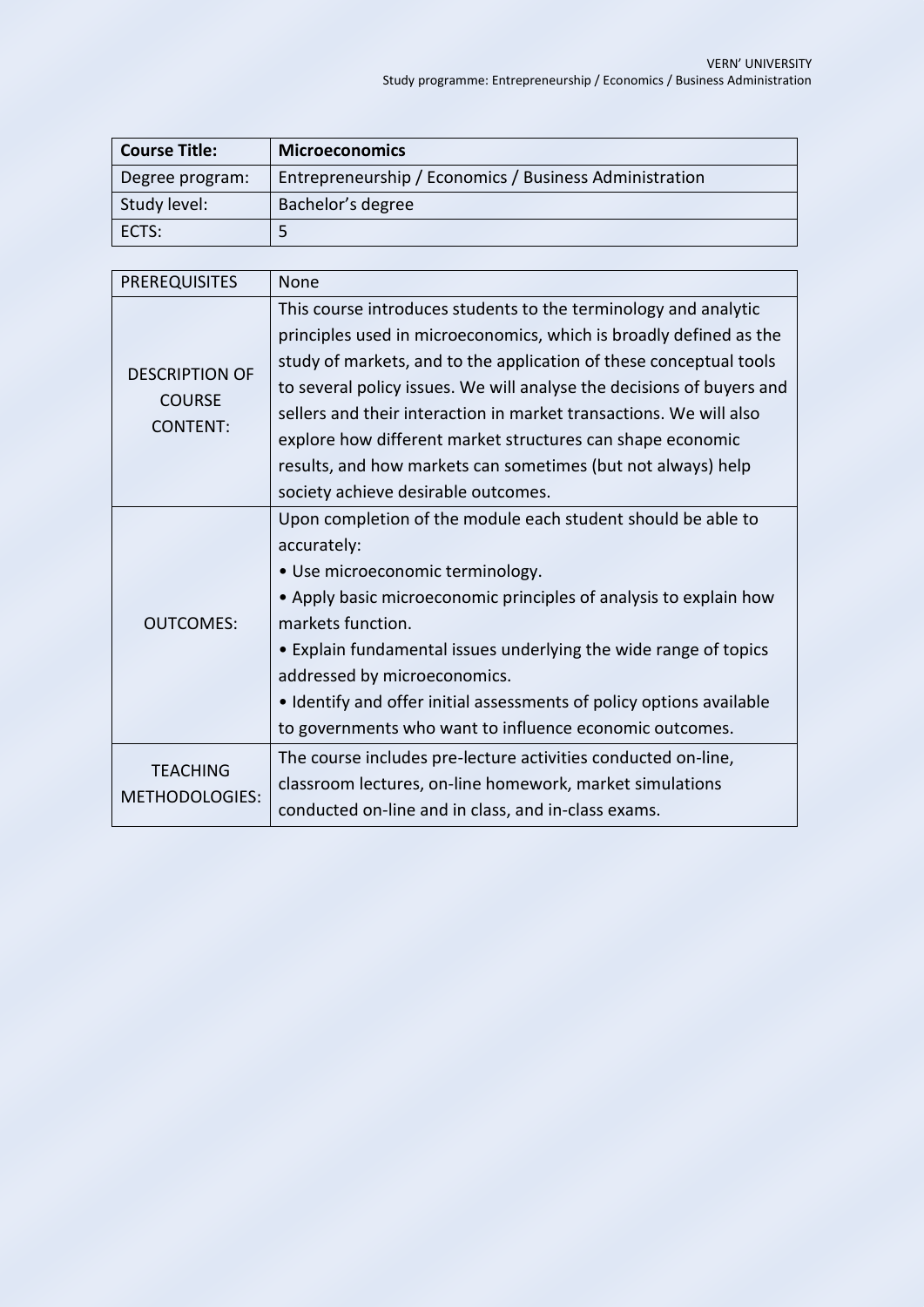| <b>Course Title:</b> | <b>Project Management</b>                              |
|----------------------|--------------------------------------------------------|
| Degree program:      | Entrepreneurship / Economics / Business Administration |
| Study level:         | Bachelor's degree                                      |
| <b>'ECTS:</b>        |                                                        |

| <b>PREREQUISITES</b>  | None                                                                  |
|-----------------------|-----------------------------------------------------------------------|
|                       | The goal is for students to gain knowledge through the study of all   |
|                       | phases of project implementation (management of goals, costs,         |
| <b>DESCRIPTION OF</b> | time, people, quality, procurement, risks) and new techniques         |
| <b>COURSE</b>         | specific to the real sector through project work. The goal is to      |
| <b>CONTENT:</b>       | adopt project management skills and tools and effectively use the     |
|                       | acquired knowledge through practice. Special attention will be paid   |
|                       | to the methodology of presenting papers through practical tasks.      |
|                       | 1. Describe the concept and basic functions of project                |
|                       | management, features of project quality assurance and its role in     |
|                       | individual project phases.                                            |
|                       | 2. Explain the role of all participants of project teams in the       |
|                       | execution of all executive phases of project management in            |
|                       | accordance with the rules of project quality assurance.               |
|                       | 3. Distinguish the rules and principles of systematic project         |
|                       | management on which the development and implementation of             |
| <b>OUTCOMES:</b>      | the entire project.                                                   |
|                       | 4. Classify the types of projects and their support and their project |
|                       | teams with all common characteristics and peculiarities.              |
|                       | 5. Compare the risk assessment procedure of project management        |
|                       | and project quality assurance and the production of all supporting    |
|                       | documents.                                                            |
|                       | 6. Know the work with one of the tools of information and             |
|                       | communication support for competent (MS Project) project              |
|                       | management and project monitoring (operational and financial).        |
| <b>TEACHING</b>       | Regular attendance at classes, writing practical exercises,           |
| METHODOLOGIES:        | participation in seminar classes and studying the given literature    |
|                       | and taking the written exam.                                          |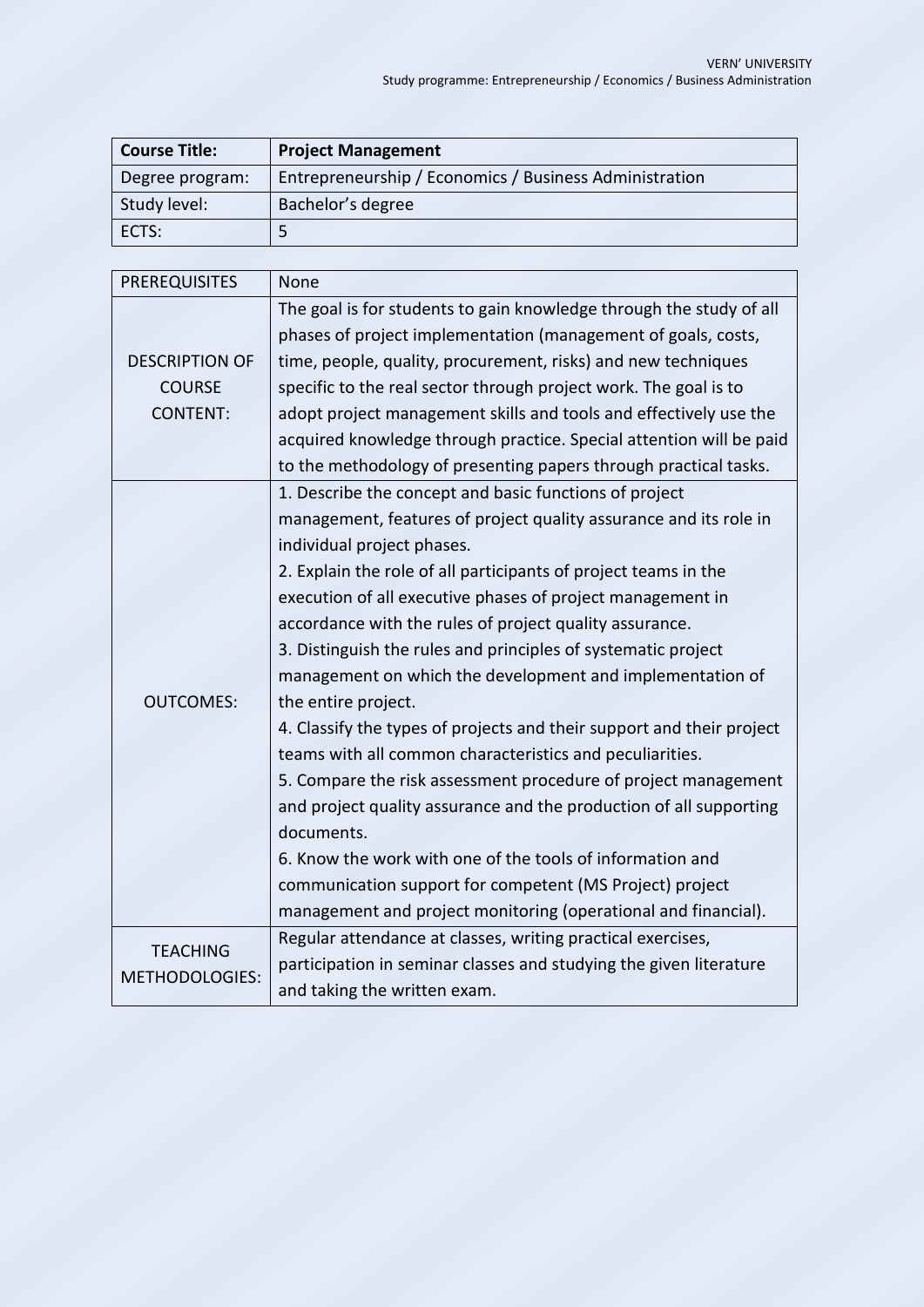| <b>Course Title:</b> | <b>Teamwork</b>                                        |
|----------------------|--------------------------------------------------------|
| Degree program:      | Entrepreneurship / Economics / Business Administration |
| Study level:         | Bachelor's degree                                      |
| ECTS:                |                                                        |

| <b>PREREQUISITES</b>  | None                                                                 |
|-----------------------|----------------------------------------------------------------------|
|                       | The main goal of the course is to acquaint students with the         |
|                       | determinants and characteristics of group behaviour as a basis for   |
| <b>DESCRIPTION OF</b> | analysis, understanding and management of different stages of the    |
| <b>COURSE</b>         | team process. In addition, the goal is through direct experience, to |
| <b>CONTENT:</b>       | acquaint students with the dynamics of interpersonal relationships   |
|                       | in order to develop skills of more effective teamwork and team       |
|                       | leadership.                                                          |
|                       | Upon successful completion of the course, students will be able to:  |
|                       | 1. Break down the basic organizational and individual factors that   |
|                       | affect the performance of teamwork                                   |
|                       | 2. Distinguish the stages of team development and propose            |
|                       | guidelines for working with teams in each phase;                     |
|                       | 3. Argue the advantages and disadvantages of teamwork, with          |
|                       | special emphasis on the specifics of contact and virtual teams;      |
|                       | 4. Evaluate the strengths and weaknesses of team decision-making,    |
| <b>OUTCOMES:</b>      | given the type of organization and the specifics of the situation;   |
|                       | 5. Compare team roles and their contribution in different group      |
|                       | work situations;                                                     |
|                       | 6. Suggest different tools for diagnosing team conditions and        |
|                       | techniques to increase team effectiveness.                           |
|                       | 7. Formulate a methodology of teamwork to solve certain              |
|                       | problems                                                             |
|                       | the situation                                                        |
|                       | 8. Compile a team process evaluation                                 |
| <b>TEACHING</b>       | Regular attendance at classes, writing practical exercises,          |
| <b>METHODOLOGIES:</b> | participation in seminar classes and studying the given literature   |
|                       | and taking the written exam.                                         |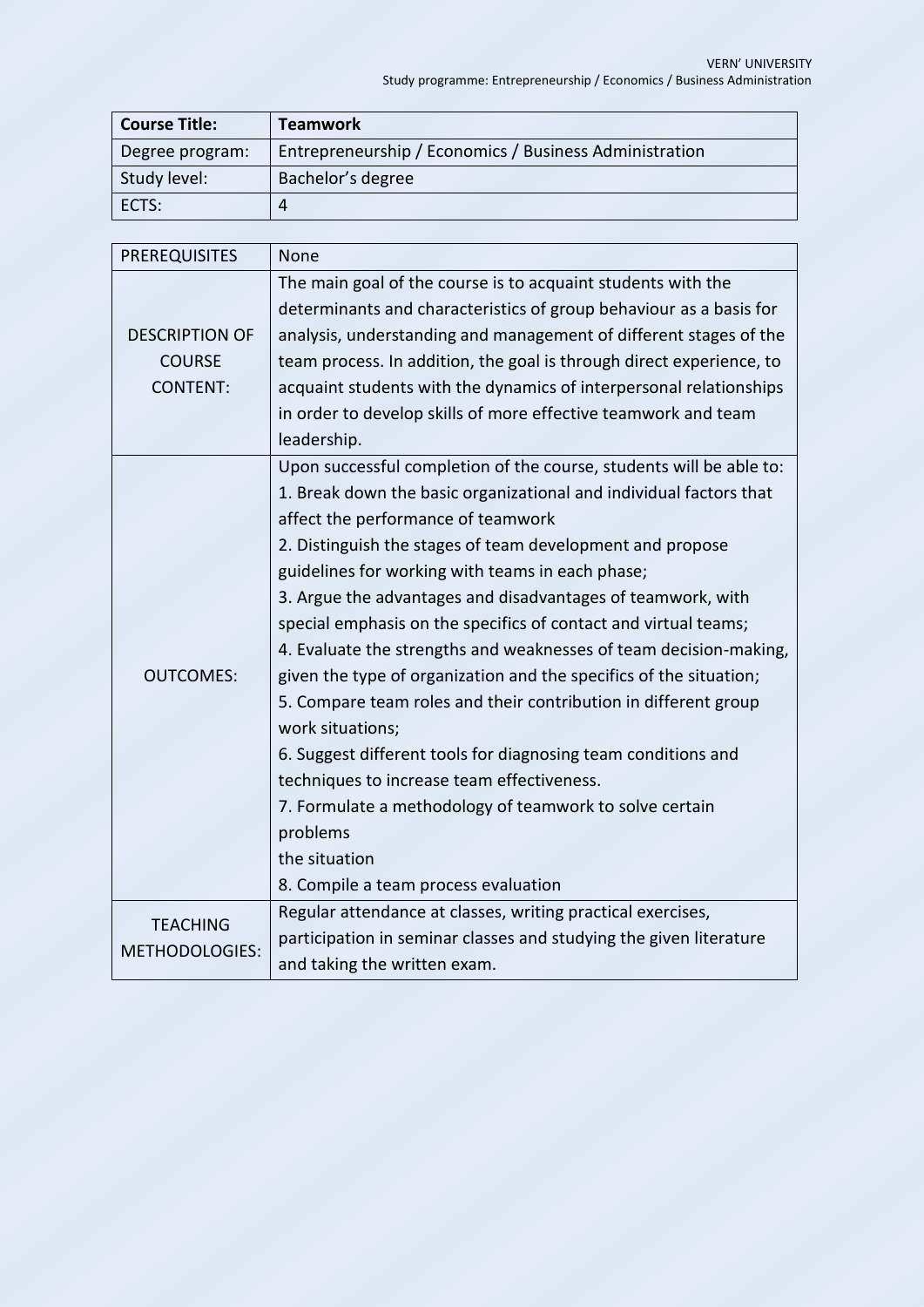| <b>Course Title:</b> | <b>Contemporary Social Systems 1 - Croatian Contemporary History</b> |
|----------------------|----------------------------------------------------------------------|
| Degree program:      | JOURNALISM / PR                                                      |
| Study level:         | Bachelor's degree                                                    |
| ECTS:                |                                                                      |

| <b>PREREQUISITES</b>                                      | <b>None</b>                                                        |
|-----------------------------------------------------------|--------------------------------------------------------------------|
| <b>DESCRIPTION OF</b><br><b>COURSE</b><br><b>CONTENT:</b> | The aim of this course is to educate students about the world and  |
|                                                           | times they live in. The first topic of this course is contemporary |
|                                                           | history of Croatia with the goal to develop students' critical     |
|                                                           | thinking and understanding of the fundamental processes that       |
|                                                           | occurred in Croatia, Yugoslavia and rest of the world during the   |
|                                                           | 20th century.                                                      |
|                                                           | Students become familiar with the Croatian cultural heritage and   |
|                                                           | Croatian history. They become capable to recognize cultural        |
| OUTCOMES:                                                 | differences and similarities and embrace them. Students will be    |
|                                                           | easier to understand process of disintegration of Yugoslavia, the  |
|                                                           | Homeland War and beginnings of Croatian independency.              |
| <b>TEACHING</b>                                           | Lectures, discussions, individual research, workshops; fieldwork - |
| METHODOLOGIES:                                            | visiting museums, monuments and other cultural institutions.       |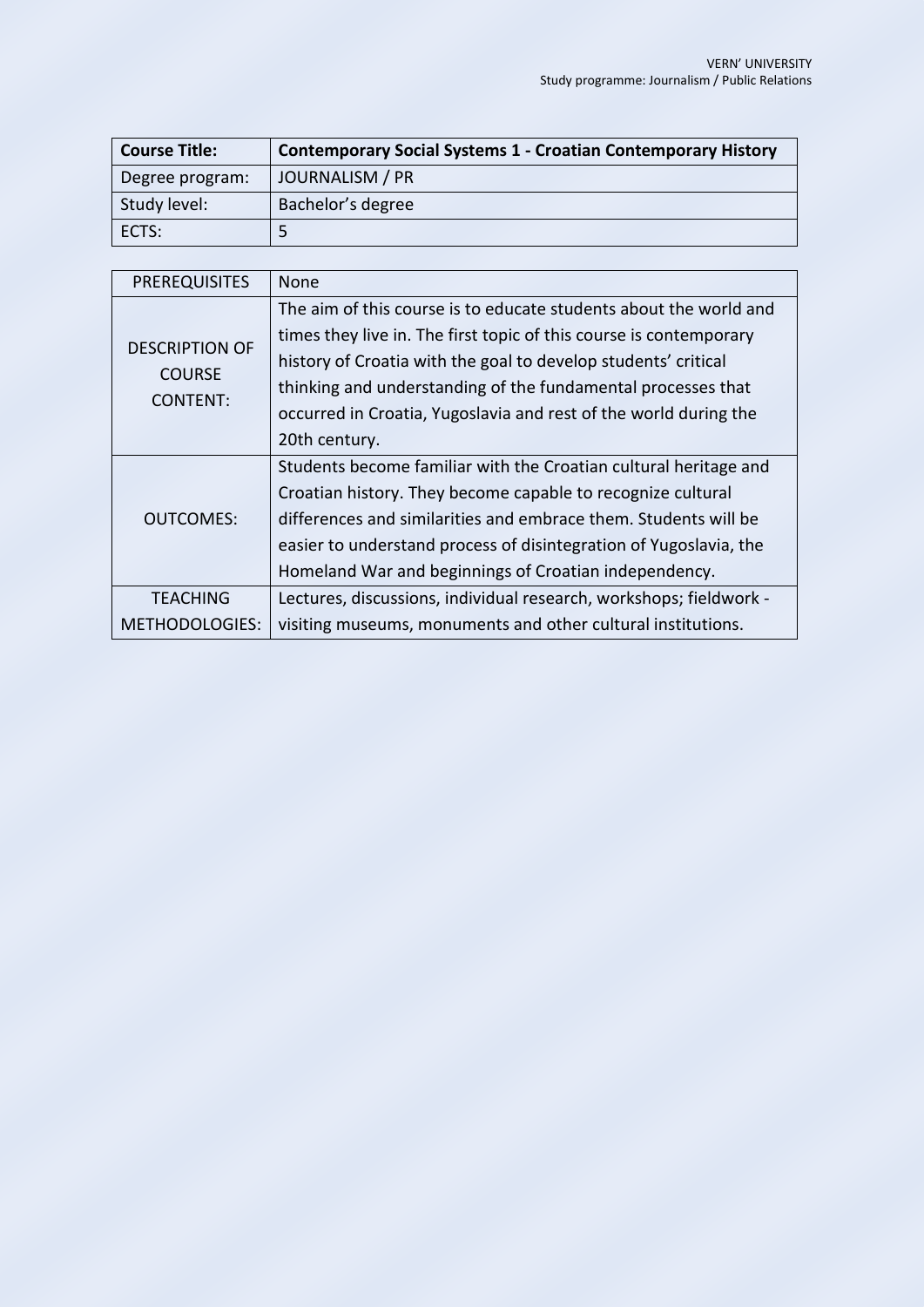| <b>Course Title:</b> | <b>English as the Language of Media</b> |
|----------------------|-----------------------------------------|
| Degree program:      | JOURNALISM / PR                         |
| Study level:         | Bachelor's degree                       |
| ECTS:                |                                         |

| <b>PREREQUISITES</b>                                      | <b>None</b>                                                                                                                                                                                                                                                                                                                                                                                                                                                                                                           |
|-----------------------------------------------------------|-----------------------------------------------------------------------------------------------------------------------------------------------------------------------------------------------------------------------------------------------------------------------------------------------------------------------------------------------------------------------------------------------------------------------------------------------------------------------------------------------------------------------|
| <b>DESCRIPTION OF</b><br><b>COURSE</b><br><b>CONTENT:</b> | The aim of the course is to develop relevant linguistic skills that<br>future journalists need to be able to work in the English-speaking<br>media. The emphasis is on radio, TV and new media, e.g., the<br>language of radio and television production and the technical<br>vocabulary of new media. Special attention is paid to presentation<br>and interviewing skills. The course is designed to improve the<br>communication skills and specialist language knowledge that the<br>media studies students need. |
| <b>OUTCOMES:</b>                                          | Students become familiar with the language of the media so they<br>can use it more effectively. They can use the specific vocabulary of<br>electronic media and new media, conduct an interview in English<br>and give a presentation on a media-related subject.                                                                                                                                                                                                                                                     |
| <b>TEACHING</b>                                           | Workshops, discussions, pair work, group work, individual                                                                                                                                                                                                                                                                                                                                                                                                                                                             |
| <b>METHODOLOGIES:</b>                                     | research.                                                                                                                                                                                                                                                                                                                                                                                                                                                                                                             |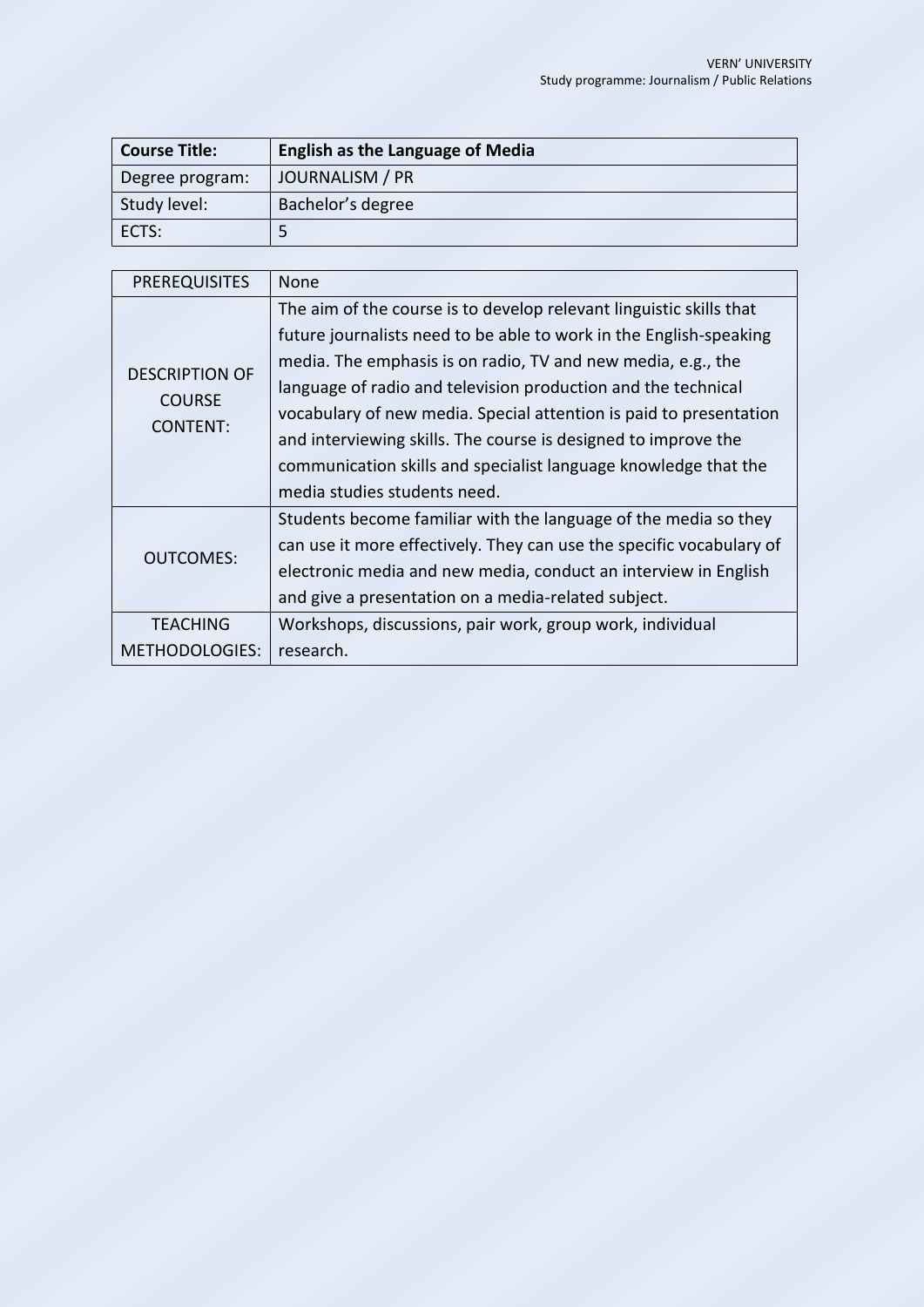| <b>Course Title:</b> | <b>Forms of communication</b> |
|----------------------|-------------------------------|
| Degree program:      | JOURNALISM / PR               |
| Study level:         | Bachelor's degree             |
| ECTS:                |                               |

| <b>PREREQUISITES</b>  | None                                                                   |
|-----------------------|------------------------------------------------------------------------|
|                       | Forms of communication is a class in which you can learn about         |
|                       | communication in general, communicating as essential life skill, types |
|                       | and forms of communication and how to use them. Effective              |
|                       | communication is essential for the success in any type of business.    |
|                       | Informally too, nothing can be achieved without proper                 |
|                       | communication. Therefore, developing communicative skills is a         |
|                       | must. One must know and understand all types of communication          |
|                       | because they are equally important in everyday life. It's also         |
| <b>DESCRIPTION OF</b> | important to develop communicative skills in all the mediums.          |
| <b>COURSE</b>         | Communication is a process of exchanging information, ideas,           |
| <b>CONTENT:</b>       | thoughts, feelings and emotions through speech, signals, writing, or   |
|                       | behaviour. In communication process, a sender(encoder) encodes a       |
|                       | message and then using a medium/channel sends it to the receiver       |
|                       | (decoder) who decodes the message and after processing                 |
|                       | information, sends back appropriate feedback/reply using a             |
|                       | medium/channel. People communicate with each other in a number         |
|                       | of ways that depend upon the message and its context in which it is    |
|                       | being sent. Choice of communication form, channel and your style of    |
|                       | communicating also affects communication.                              |
|                       | Upon successful completion of the course, students will be able to:    |
|                       | - Explain the basic concepts in communication                          |
|                       | - Interpret the prerequisites, importance and characteristics of the   |
|                       | communication act                                                      |
| <b>OUTCOMES:</b>      | - Describe the process of emergence and development of forms of        |
|                       | communication                                                          |
|                       | - Identify communication factors, forms and types of communication     |
|                       | - Describe the process of communication in accordance with the         |
|                       | principles of modern communication channels                            |
| <b>TEACHING</b>       |                                                                        |
| <b>METHODOLOGIES:</b> | Workshops, discussions, pair work, group work, individual research     |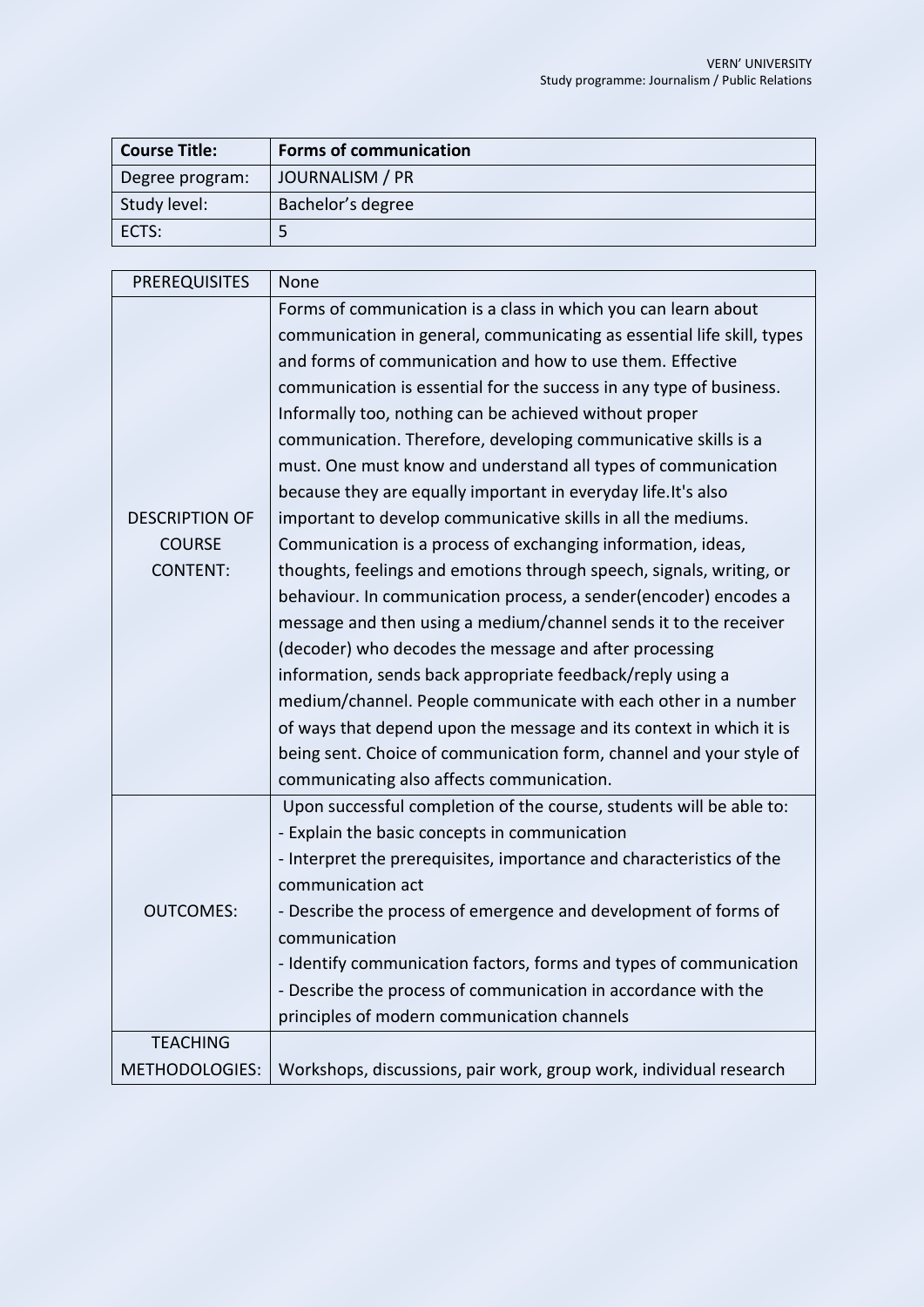| <b>Course Title:</b> | <b>Introduction into Online and Digital Media</b> |
|----------------------|---------------------------------------------------|
| Degree program:      | JOURNALISM / PR                                   |
| Study level:         | Bachelor's degree                                 |
| ECTS:                |                                                   |

| <b>PREREQUISITES</b>  | <b>None</b>                                                              |
|-----------------------|--------------------------------------------------------------------------|
|                       | The course explores the basics of digital media and explains both        |
|                       | hardware and software. Students will be introduced to a broad            |
| <b>DESCRIPTION OF</b> | sampling of digital media throughout the semester. The goal is to        |
| <b>COURSE</b>         | consider the ways in which digital technology can be used to create      |
| <b>CONTENT:</b>       | meaningful and sophisticated work. Thus, it considers devices,           |
|                       | delivery methods, digital producers, financing, content providers,       |
|                       | distribution as well as audiences and their needs.                       |
|                       | Students will be closely with the history of each electronic medium      |
| <b>OUTCOMES:</b>      | and trace the evolution to how contemporary media industries use         |
|                       | them. They will learn technical and conceptual tools to understand       |
|                       | the basics of digital media as well as the language of the visual        |
|                       | imagery. We will focus on how technology and business aspects of         |
|                       | the electronic media shape their content.                                |
|                       | Our main task is to develop the basic skill set necessary to create a    |
|                       | variety of different types of digital content. The class will consist of |
| <b>TEACHING</b>       | lectures, discussions, videos, workshops and further academic            |
| <b>METHODOLOGIES:</b> | exploration. During the course, the assignments will engage              |
|                       | students in both the technical and conceptual aspects of digital         |
|                       | media.                                                                   |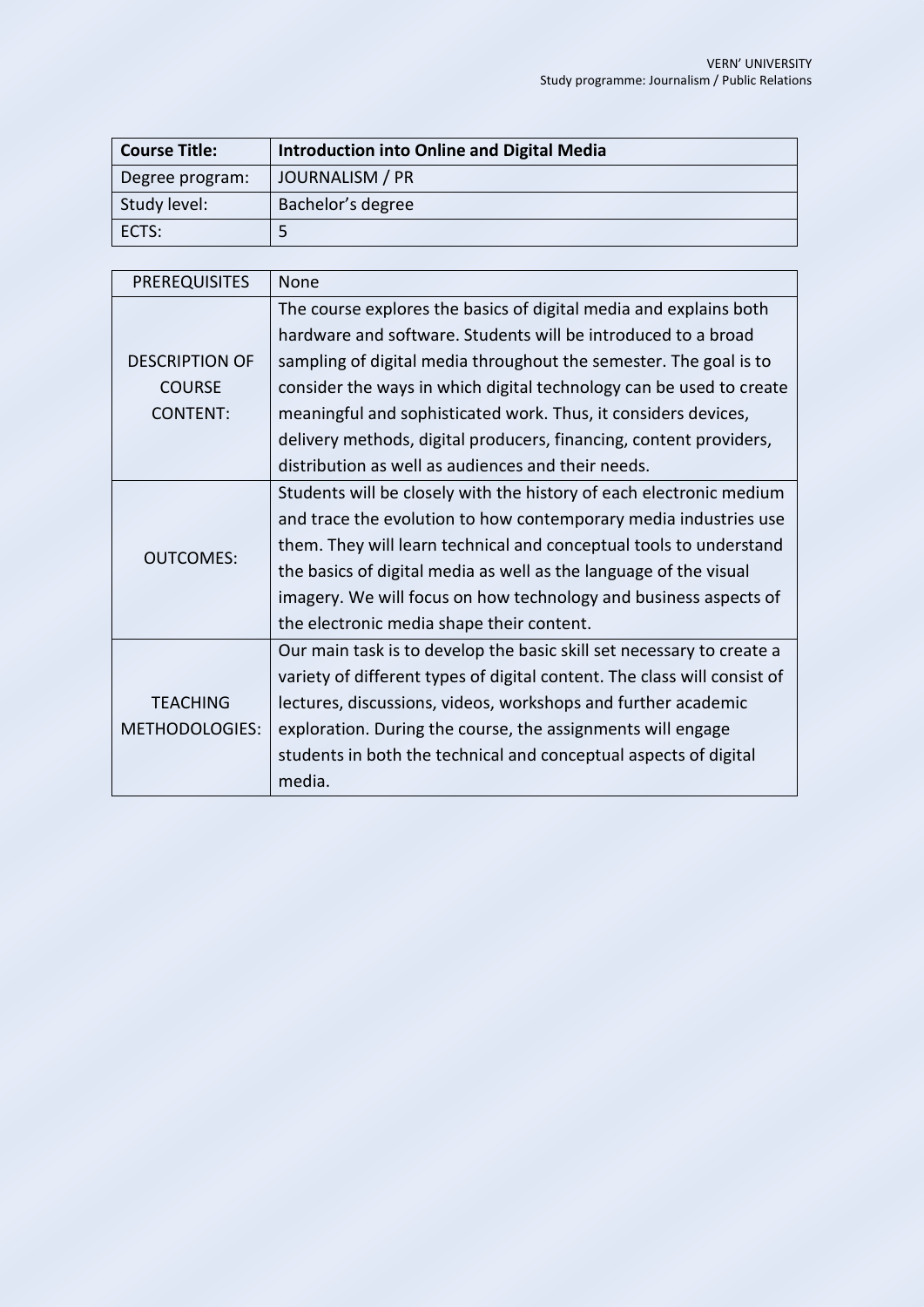| <b>Course Title:</b> | <b>Media Industry</b> |
|----------------------|-----------------------|
| Degree program:      | JOURNALISM / PR       |
| Study level:         | Bachelor's degree     |
| ECTS:                |                       |

| <b>PREREQUISITES</b>  | <b>None</b>                                                        |
|-----------------------|--------------------------------------------------------------------|
|                       | This course introduces students to the business of media. Global,  |
| <b>DESCRIPTION OF</b> | regional and local media industry and its specifics are presented  |
| <b>COURSE</b>         | theoretically as well as with numerous case studies. Students will |
| CONTENT:              | be acquainted with the framework of how things work beyond         |
|                       | content production in media and related markets.                   |
| OUTCOMES:             | Students will be introduced to the media industry ecosystem. They  |
|                       | will be able to recognize and understand current trends, become    |
|                       | familiar with the history of the media industry and grasp the      |
|                       | organizational structures and procedures of media organizations.   |
| <b>TEACHING</b>       | Lectures, discussions, guest lectures, team work on a seminar      |
| METHODOLOGIES:        | assignment, films.                                                 |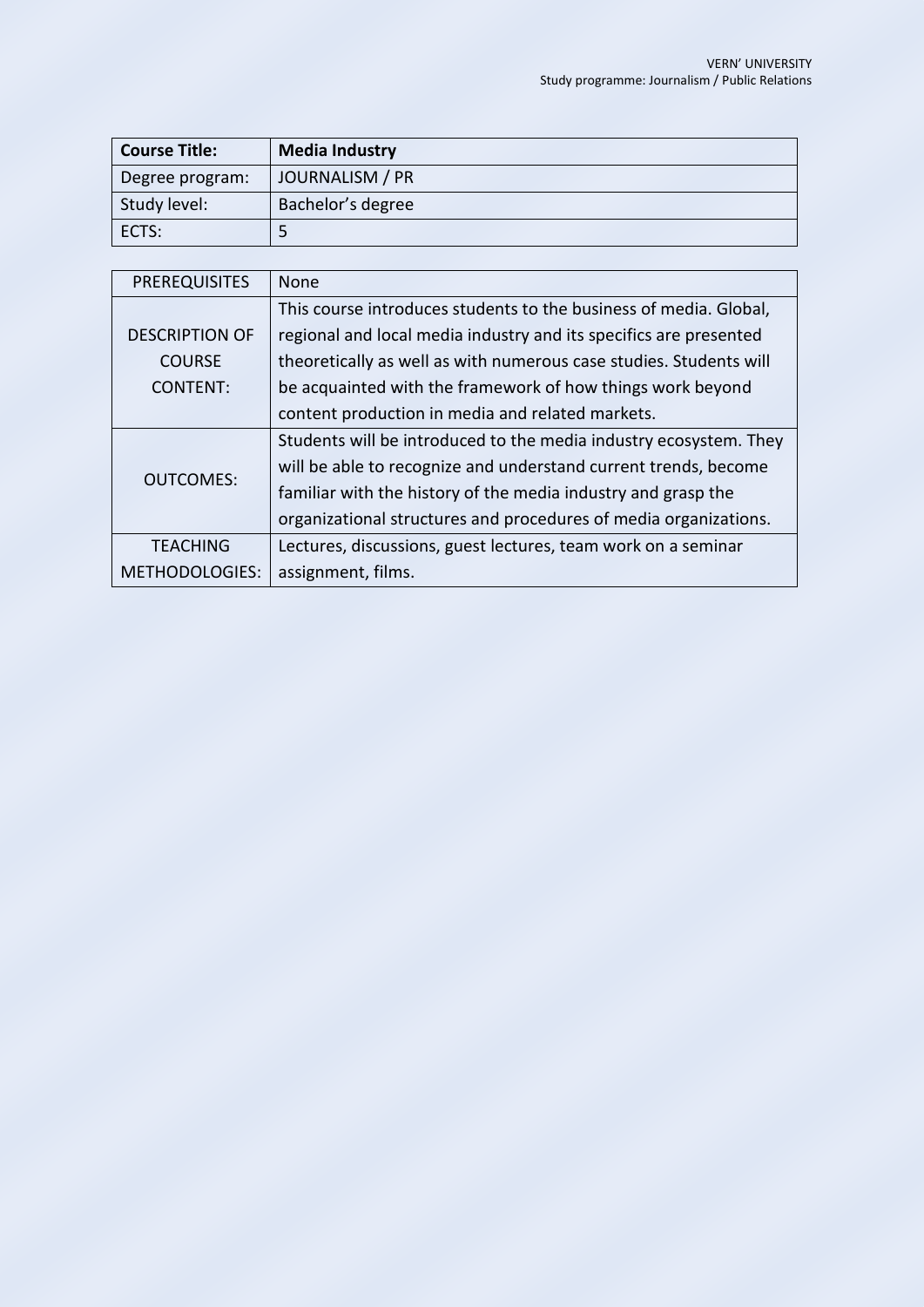| <b>Course Title:</b> | <b>Media Relations</b> |
|----------------------|------------------------|
| Degree program:      | JOURNALISM / PR        |
| Study level:         | Bachelor's degree      |
| ECTS:                |                        |

| <b>PREREQUISITES</b>  | <b>None</b>                                                           |
|-----------------------|-----------------------------------------------------------------------|
|                       | The aim of the course is to bring students closer to the media        |
|                       | market and the relationship between journalism, public relations      |
|                       | and marketing. Special emphasis is placed on tools and techniques     |
| <b>DESCRIPTION OF</b> | of media relations and training for their application. The course     |
| <b>COURSE</b>         | aims to introduce students to legal and ethical standards in          |
| <b>CONTENT:</b>       | journalism and PR, strategic media relations and crisis media         |
|                       | relations. The aim is to bring students closer to the functioning of  |
|                       | the media industry, production processes, media relations in          |
|                       | different sectors, enabling them to design media statements and       |
|                       | designing and preparing a media event.                                |
|                       | Describe the media market and production processes in the media       |
|                       | Critically interpret the relations of journalism, PR and marketing    |
|                       | Discuss legal and ethical norms in OSJ and in journalism              |
|                       | Interpret strategic media relations, crisis relations with the media, |
| <b>OUTCOMES:</b>      | and PR evaluation Demonstrate the ability to design and prepare a     |
|                       | media event to independently prepare a media call, press release,     |
|                       | and media statement Demonstrate stand-alone preparation and           |
|                       | performance of electronic media statements.                           |
| <b>TEACHING</b>       | Lectures, discussions, guest lectures, team work on a seminar         |
| <b>METHODOLOGIES:</b> | assignment, films.                                                    |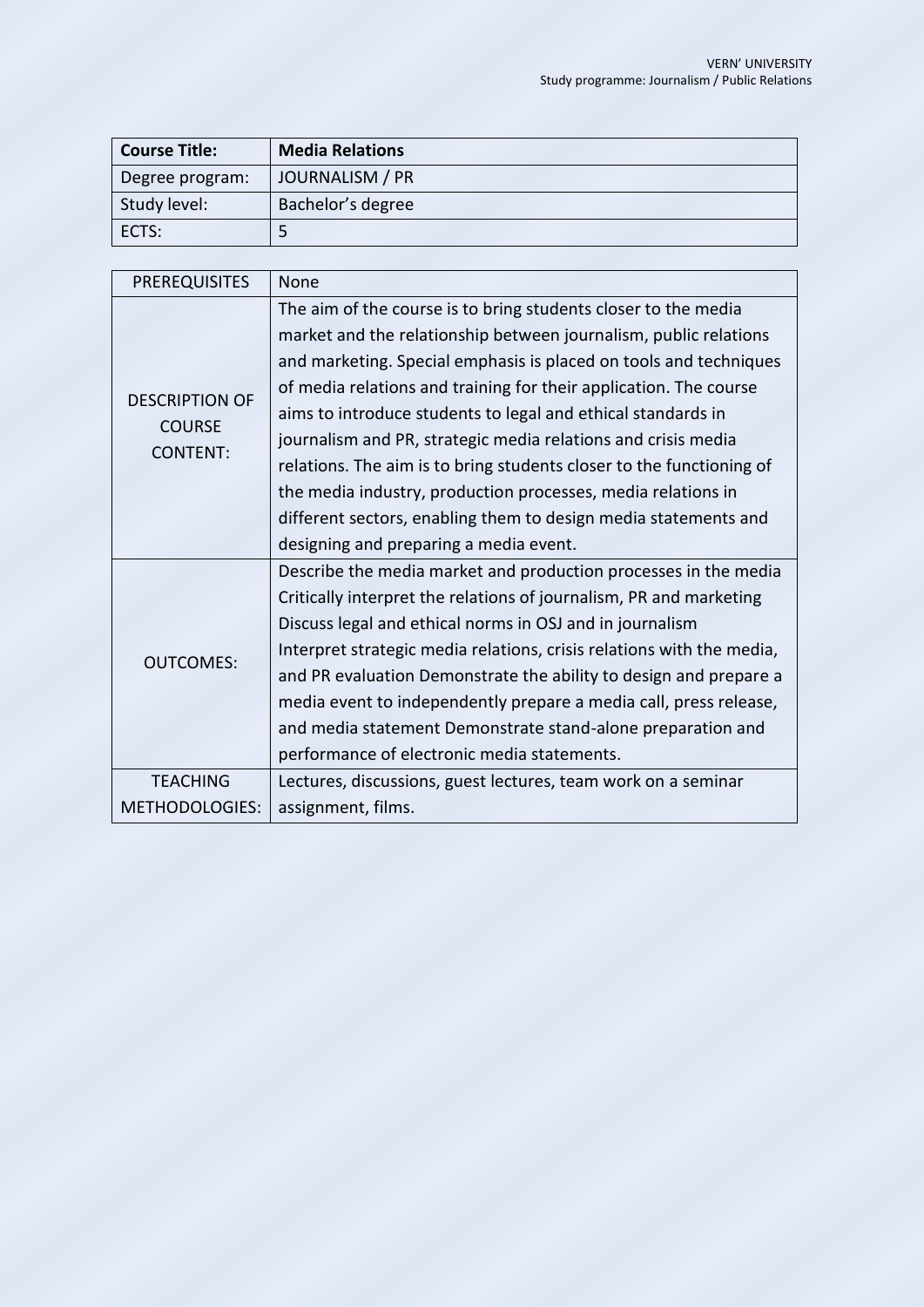| <b>Course Title:</b> | <b>Photo reporting</b> |
|----------------------|------------------------|
| Degree program:      | JOURNALISM / PR        |
| Study level:         | Bachelor's degree      |
| ECTS:                |                        |

| <b>PREREQUISITES</b>  | None                                                                  |
|-----------------------|-----------------------------------------------------------------------|
|                       | This course will introduce students to basic theoretical and          |
|                       | practical knowledge of photo reporting and enable them to engage      |
| <b>DESCRIPTION OF</b> | in the practice of basic photo tasks as well as recording in a studio |
| <b>COURSE</b>         | and on the work field. Through the practical part of course,          |
| <b>CONTENT:</b>       | students will be introduced to modern photographic equipment          |
|                       | and technology, how to make photo report and how it is processed      |
|                       | by computers.                                                         |
|                       | At Photo reporting lectures you will learn about Photojournalism      |
|                       | 2.0, how to be modern 21.th century photojournalist - using           |
|                       | advantages (and know to handle disadvantages) of smart phone          |
| <b>OUTCOMES:</b>      | cameras, how to use digital SLR and point and shot cameras, what      |
|                       | are main differences of photos for daily newspapers and weekly        |
|                       | magazines. Also, you will learn how to recognise and use good         |
|                       | photography for your professional needs.                              |
|                       | Concept of Photo reporting classes is based on learning theory via    |
| <b>TEACHING</b>       | PowerPoint presentations, short movies with practical advice and      |
| METHODOLOGIES:        | examples of real on a field photo situation, practice work in         |
|                       | classroom and practice on a field photographing in exterior.          |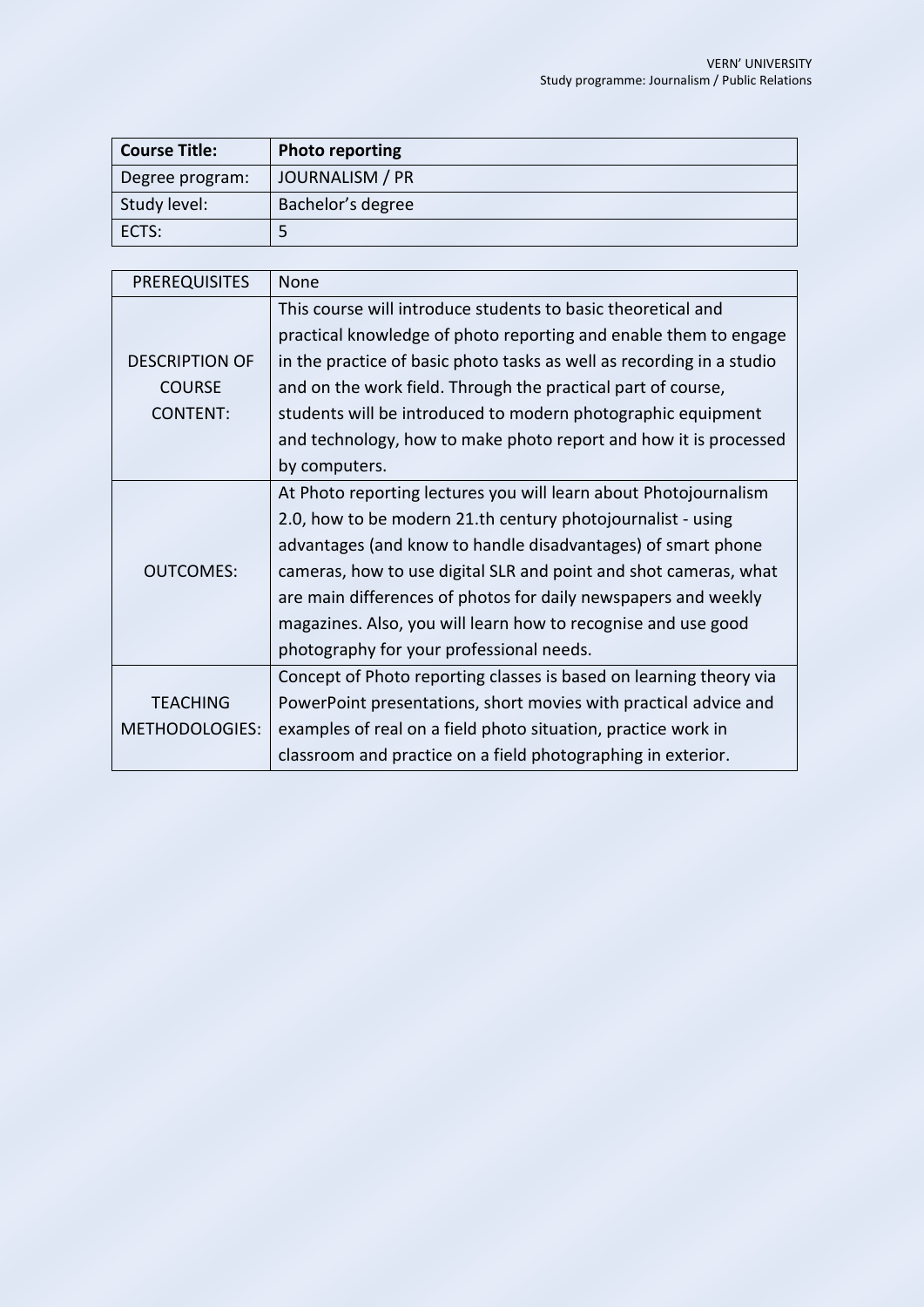| <b>Course Title:</b> | <b>Public Relations Basics</b> |
|----------------------|--------------------------------|
| Degree program:      | JOURNALISM / PR                |
| Study level:         | Bachelor's degree              |
| l ects:              |                                |

| <b>PREREQUISITES</b>                                      | <b>None</b>                                                                                                                                                                                                                                                                                                                                |
|-----------------------------------------------------------|--------------------------------------------------------------------------------------------------------------------------------------------------------------------------------------------------------------------------------------------------------------------------------------------------------------------------------------------|
| <b>DESCRIPTION OF</b><br><b>COURSE</b><br><b>CONTENT:</b> | The course will introduce students to the basic settings and<br>activities of public relations with emphasis on media relations.<br>Students will develop understanding of this important function of<br>governmental and corporate institutions and NGOs and be able to<br>effectively cooperate with spoke persons, offices of corporate |
|                                                           | communications, PR agencies etc.                                                                                                                                                                                                                                                                                                           |
| <b>OUTCOMES:</b>                                          | Students become familiar with the public relations industry. They<br>will develop understanding and skills on how to best work with PR<br>professionals. Through working on a PR project, they will be able to<br>understand the complexities of the industry they as journalists<br>have to work closely with.                            |
| <b>TEACHING</b>                                           |                                                                                                                                                                                                                                                                                                                                            |
| METHODOLOGIES:                                            | Lectures, discussions, guest lectures, team work on a project, films.                                                                                                                                                                                                                                                                      |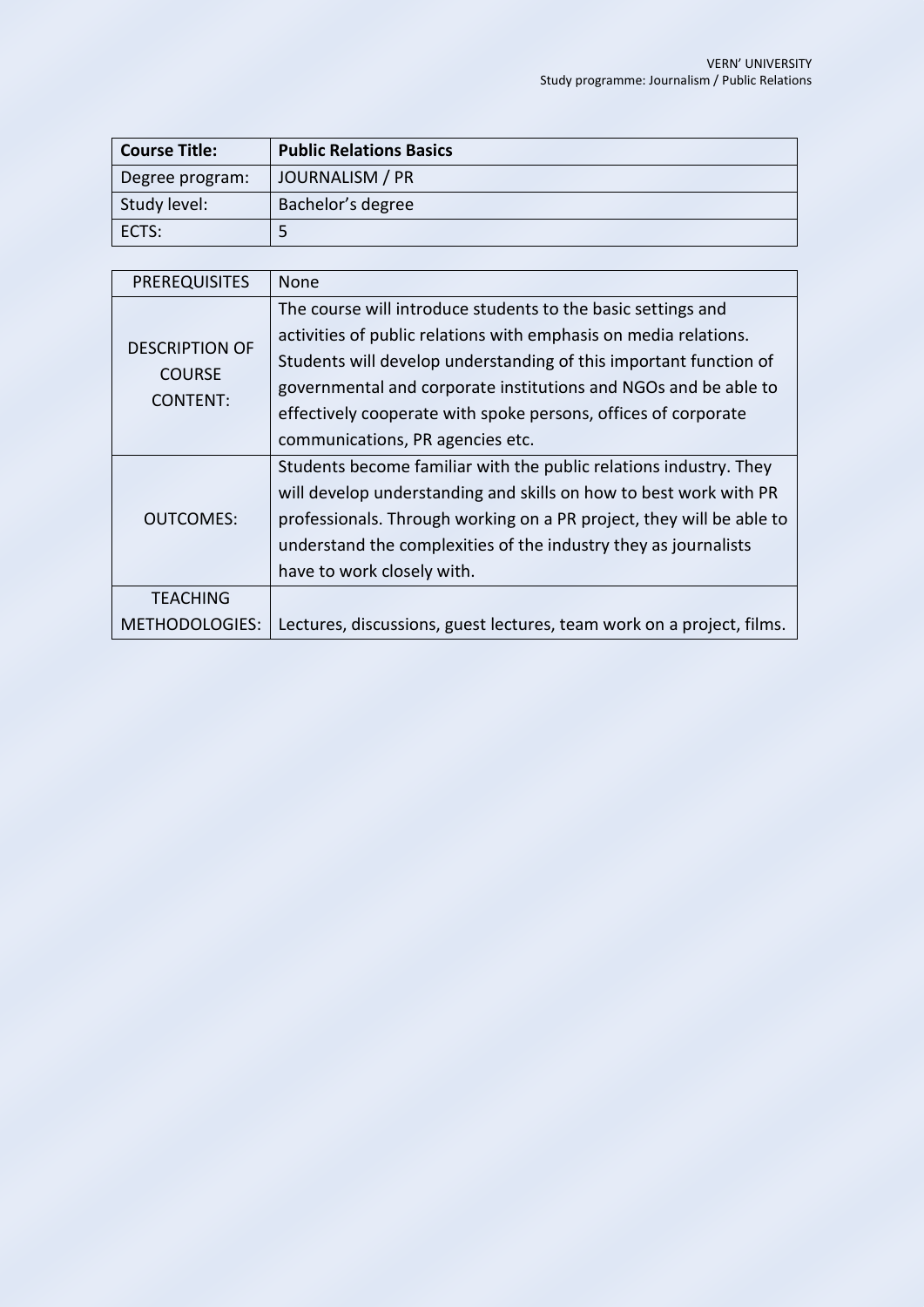| <b>Course Title:</b> | <b>Spokesmanship and Public Appearances</b> |
|----------------------|---------------------------------------------|
| Degree program:      | JOURNALISM / PR                             |
| Study level:         | Bachelor's degree                           |
| ECTS:                |                                             |

| <b>PREREQUISITES</b>  | None                                                                   |
|-----------------------|------------------------------------------------------------------------|
|                       | The aim of the course is to introduce students to the basic's          |
|                       | spokesperson skills, basic tools to work with the media, the basics    |
|                       | of presentation and communication techniques and give them an          |
|                       | insight into the possibilities of persuasive public speaking. The      |
| <b>DESCRIPTION OF</b> | course is focused on preparation and training skills essential for     |
| <b>COURSE</b>         | communication with the media and the public. Students will be          |
| <b>CONTENT:</b>       | familiar with the basic verbal and non-verbal elements of public       |
|                       | communication. Each student will be determined by the initial          |
|                       | 'voice status', and after the practical part of the course which will, |
|                       | among other things, include the preparation and execution of           |
|                       | speech / presentation, will be defined and individual progress in      |
|                       | speaking status.                                                       |
|                       | Define core elements and skills that spokesperson needs. Explain       |
|                       | the role and function of spokesperson in the organization. Explain     |
|                       | the difference between spokesperson, journalists and employees         |
| <b>OUTCOMES:</b>      | in public relations. Analyse and interpret codes (verbal and           |
|                       | nonverbal) needed for communication. Plan the specific activity of     |
|                       | the spokesperson. Distinguish examples of good and bad practice        |
|                       | spokesperson. Demonstrate knowledge of spokesman in public             |
|                       | appearance.                                                            |
| <b>TEACHING</b>       |                                                                        |
| <b>METHODOLOGIES:</b> | Lectures, case studies, assignments, exercises and presentations.      |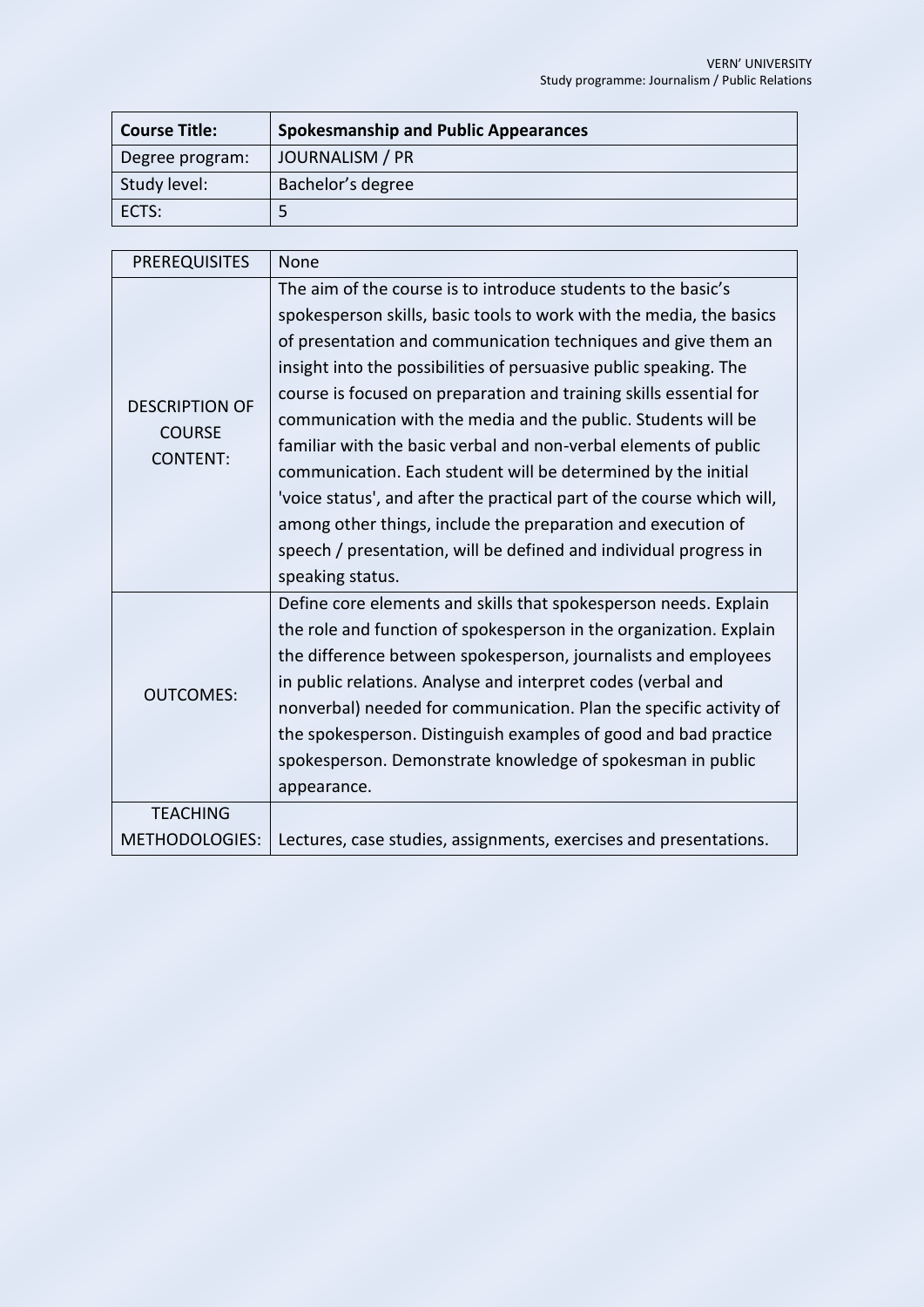| <b>Course Title:</b> | <b>Basics of Tourism</b>     |
|----------------------|------------------------------|
| Degree program:      | Tourism and Hotel Management |
| Study level:         | Bachelor's degree            |
| ECTS:                |                              |

| <b>PREREQUISITES</b>  | <b>None</b>                                                         |
|-----------------------|---------------------------------------------------------------------|
|                       | Provide understanding of basic terminology, requirements,           |
|                       | development factors, relations and concepts of tourism as complex   |
|                       | contemporary phenomena. Provide insight into the most common        |
| <b>DESCRIPTION OF</b> | travel motives and motivation processes, as well as the forms and   |
| <b>COURSE</b>         | types of tourism. Draw attention to the importance of active        |
| <b>CONTENT:</b>       | participation in tourism policies creation and implementation,      |
|                       | especially in planning the process of sustainable tourism           |
|                       | development in order to increase positive and decrease negative     |
|                       | impacts of tourism.                                                 |
|                       | 1. Explain basic concepts of tourism                                |
|                       | 2. Interpret the scope of requirements, the importance and nature   |
|                       | of tourism                                                          |
|                       | 3. Describe the process of tourism development and growth           |
| <b>OUTCOMES:</b>      | 4. Identify the development factors, forms and types of tourism     |
|                       | 5. Connect travel motives and tourist activities                    |
|                       | 6. Interpret the contribution and impacts of tourism                |
|                       | 7. Present cases of tourism organization and policies in Croatia    |
|                       | 8. Describe the sustainable tourism development planning process    |
| <b>TEACHING</b>       |                                                                     |
| <b>METHODOLOGIES:</b> | Lectures, discussions, case studies, assignments and presentations. |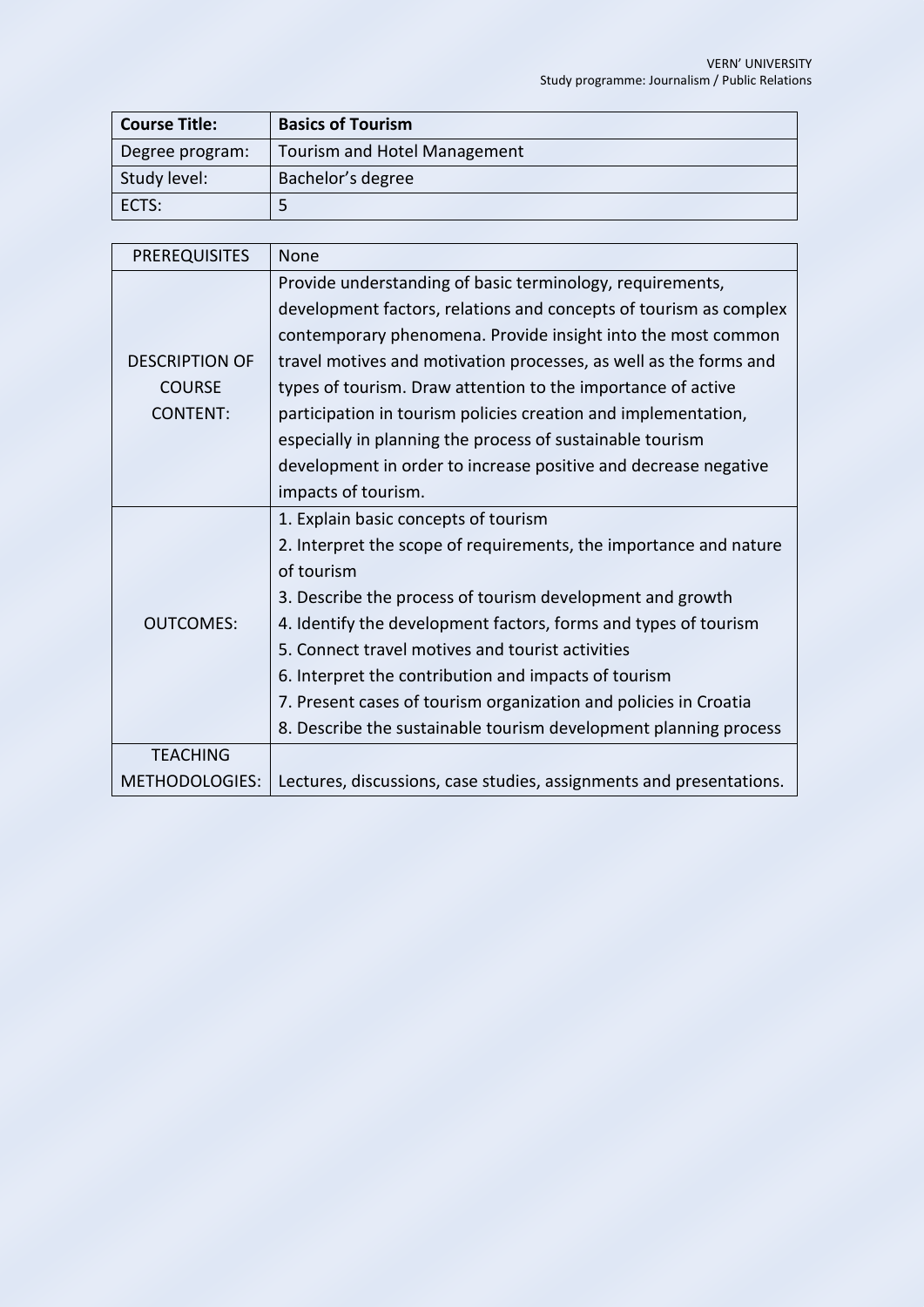| <b>Course Title:</b> | <b>English for Tourism and Hospitality 1</b> |
|----------------------|----------------------------------------------|
| Degree program:      | Tourism and Hotel Management                 |
| Study level:         | Bachelor's degree                            |
| ECTS:                |                                              |

| <b>PREREQUISITES</b>  | None                                                                 |
|-----------------------|----------------------------------------------------------------------|
| <b>DESCRIPTION OF</b> | The course objective is to provide basic knowledge, vocabulary and   |
|                       | structures necessary to understand basic concepts encountered by     |
|                       | employees and managers in tourism industry who use the English       |
|                       | language. The course should enable students to perform basic         |
| <b>COURSE</b>         | communication with foreign guests and business partners,             |
| <b>CONTENT:</b>       | independently finding, selecting, evaluating, summarizing and        |
|                       | presenting information. Furthermore, it will refer students to basic |
|                       | topics and terminology they will encounter in other subjects during  |
|                       | their course of study in order to be able to follow literature in    |
|                       | English.                                                             |
|                       | Upon successful completion of the course, students will be able to:  |
|                       | • Describe activities in hospitality industry and tourism-related    |
|                       | professional opportunities/jobs;                                     |
|                       | • Produce a CV in Europass or similar format and apply for a job,    |
|                       | based on information from an advertisement                           |
|                       | • Explain the organisation, historical development of tourism and    |
|                       | basic reasons for travel;                                            |
|                       | • Present main features of a tourist destination;                    |
| <b>OUTCOMES:</b>      | • Display specific travel arrangements through travel agents and     |
|                       | different types of travel;                                           |
|                       | • Use concepts related to organization of tourism and                |
|                       | fundamentals of finance in tourism;                                  |
|                       | • Use concepts of direct and indirect questions, expressing          |
|                       | agreement and disagreement, short answers and grammatical            |
|                       | constructions such as "tag questions"; all in appropriate context    |
|                       | • Use part of the general language competence at level B1, and       |
|                       | some at level B2 of the Common European Framework of                 |
|                       | Reference for Languages (CEF) in English language.                   |
| <b>TEACHING</b>       |                                                                      |
| <b>METHODOLOGIES:</b> | Lectures, discussions, case studies, assignments and presentations.  |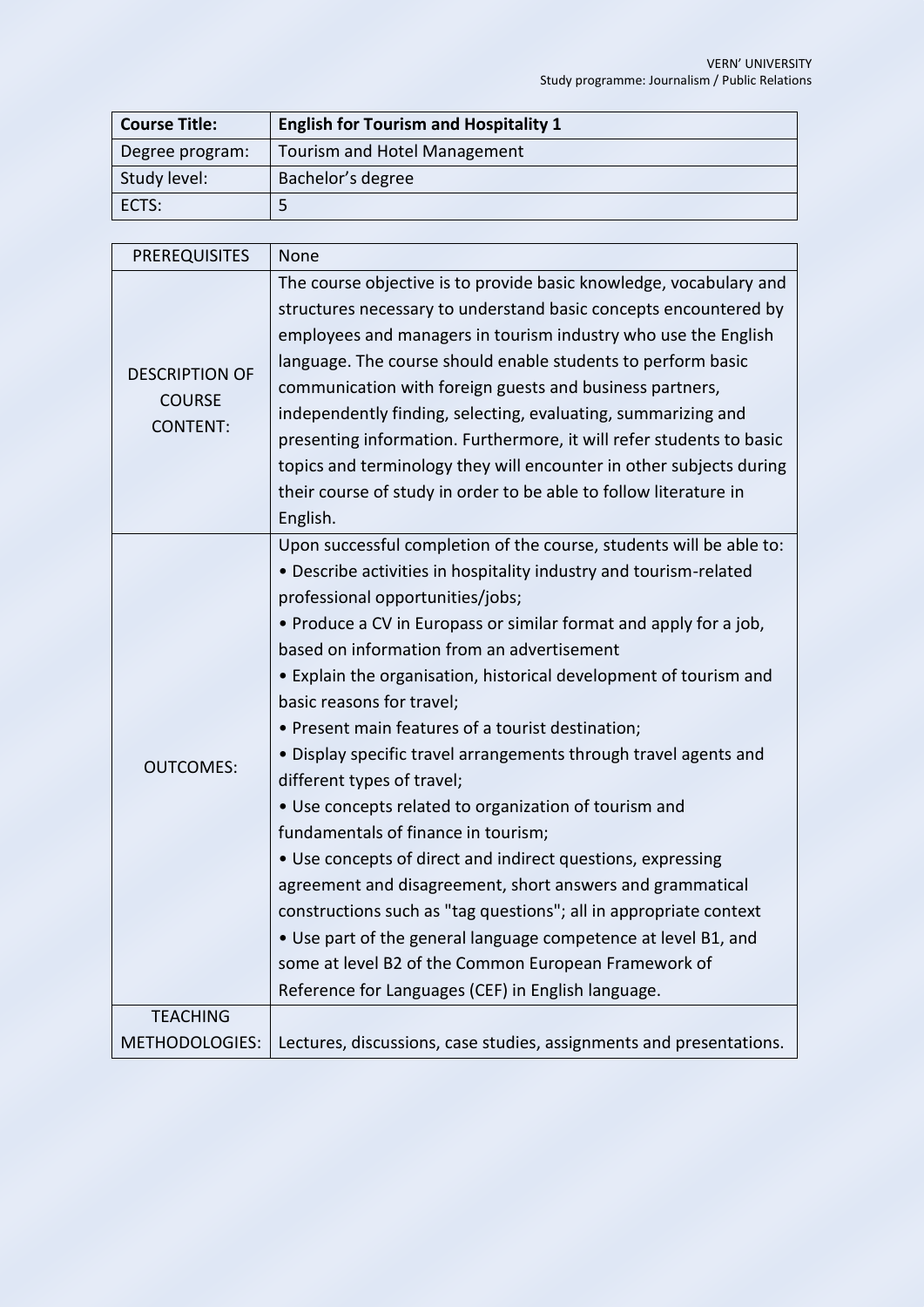| <b>Course Title:</b> | <b>English for Tourism and Hospitality 3</b> |
|----------------------|----------------------------------------------|
| Degree program:      | Tourism and Hotel Management                 |
| Study level:         | Bachelor's degree                            |
| ECTS:                |                                              |

| <b>PREREQUISITES</b>  | None                                                                |
|-----------------------|---------------------------------------------------------------------|
|                       | The course objective is to provide knowledge, vocabulary and        |
|                       | structures necessary to understand concepts encountered by          |
|                       | employees and managers in tourism industry who use the English      |
| <b>DESCRIPTION OF</b> | language. The course should enable students to perform              |
| <b>COURSE</b>         | communication with foreign guests and business partners,            |
| <b>CONTENT:</b>       | independently finding, selecting, evaluating, summarizing and       |
|                       | presenting information. Furthermore, it will refer students to      |
|                       | topics and terminology they will encounter in other subjects during |
|                       | their course of study in order to be able to follow literature in   |
|                       | English.                                                            |
|                       | Upon successful completion of the course, students will be able to: |
|                       | • Describe activities in hospitality industry and tourism-related   |
|                       | professional opportunities/jobs;                                    |
|                       | • Produce a CV in Europass or similar format and apply for a job,   |
|                       | based on information from an advertisement                          |
|                       | • Explain the organisation, historical development of tourism and   |
|                       | basic reasons for travel;                                           |
|                       | • Present main features of a tourist destination;                   |
| <b>OUTCOMES:</b>      | • Display specific travel arrangements through travel agents and    |
|                       | different types of travel;                                          |
|                       | • Use concepts related to organization of tourism and               |
|                       | fundamentals of finance in tourism;                                 |
|                       | • Use concepts of direct and indirect questions, expressing         |
|                       | agreement and disagreement, short answers and grammatical           |
|                       | constructions such as "tag questions"; all in appropriate context   |
|                       | • Use part of the general language competence at level B1, and      |
|                       | some at level B2 of the Common European Framework of                |
|                       | Reference for Languages (CEF) in English language.                  |
| <b>TEACHING</b>       |                                                                     |
| <b>METHODOLOGIES:</b> | Lectures, discussions, case studies, assignments and presentations. |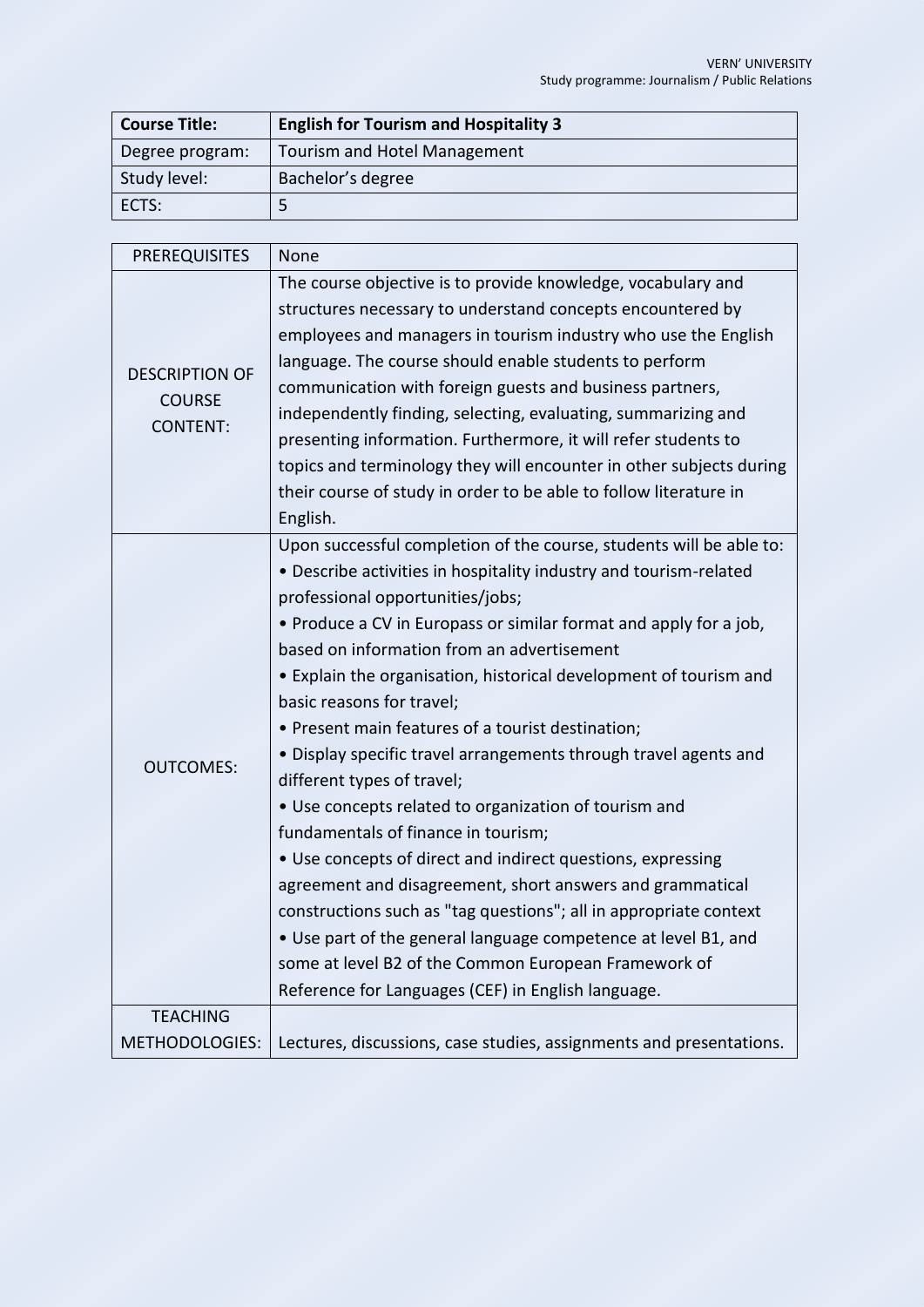| <b>Course Title:</b> | <b>German Language for Tourism 1</b> |
|----------------------|--------------------------------------|
| Degree program:      | Tourism and Hotel Management         |
| Study level:         | Bachelor's degree                    |
| ECTS:                |                                      |

| <b>PREREQUISITES</b>  | <b>None</b>                                                        |
|-----------------------|--------------------------------------------------------------------|
| <b>DESCRIPTION OF</b> |                                                                    |
| <b>COURSE</b>         | General language competence level B1 of the Common European        |
| <b>CONTENT:</b>       | Framework of Reference for Languages (CEF)                         |
|                       | The course objective is to provide knowledge, vocabulary and       |
| <b>OUTCOMES:</b>      | structures necessary to understand concepts encountered by         |
|                       | employees and managers for business                                |
| <b>TEACHING</b>       |                                                                    |
| METHODOLOGIES:        | Lectures, discussions, case studies, assignments and presentations |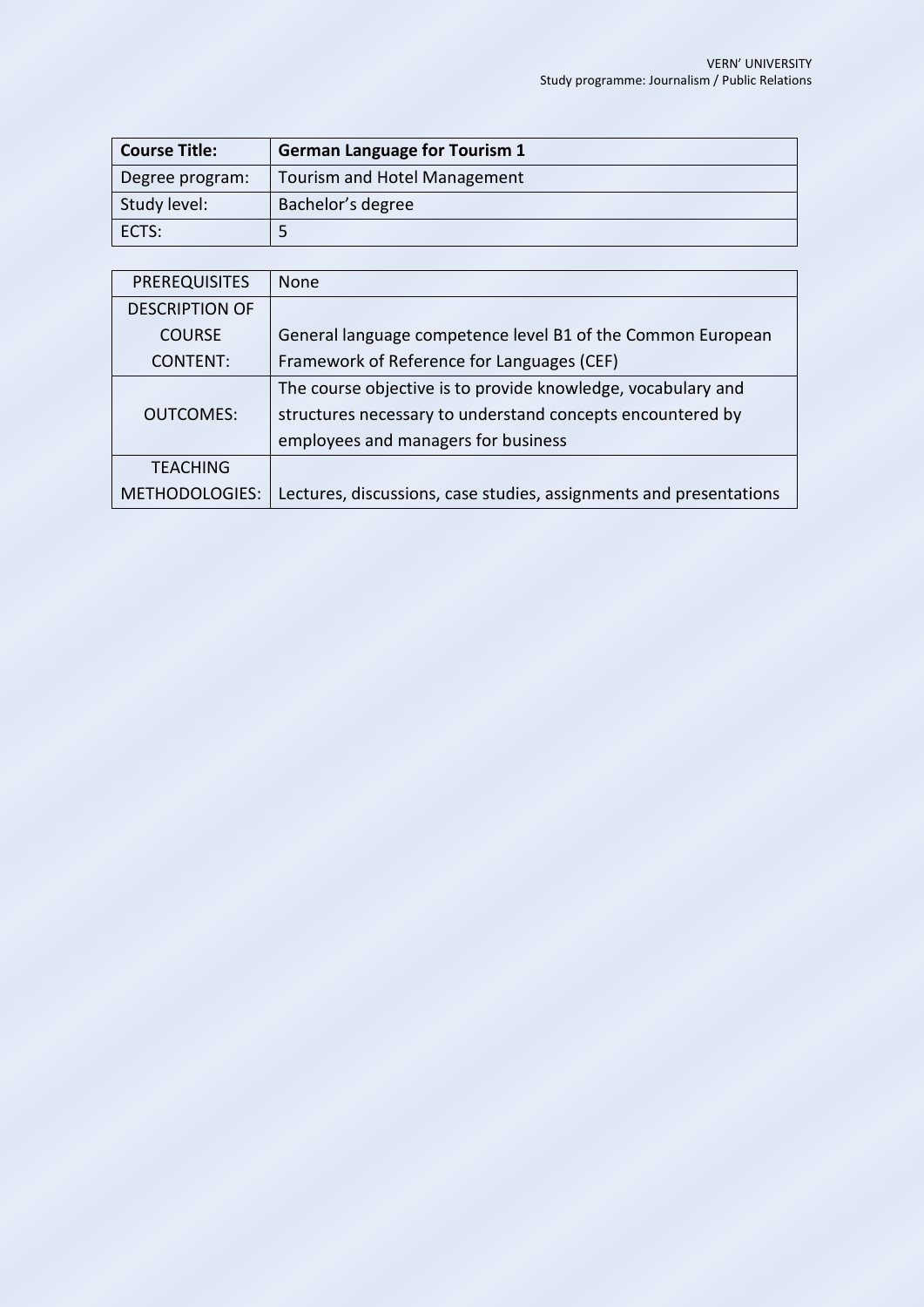| <b>Course Title:</b> | <b>Hotel Management and Hospitality</b> |
|----------------------|-----------------------------------------|
| Degree program:      | Tourism and Hotel Management            |
| Study level:         | Bachelor's degree                       |
| ECTS:                | כ                                       |

| <b>PREREQUISITES</b>                                      | None                                                                                                                                                                                                                                                                                                                                                                                                                                                                                                                                                                                                                                                                                                                                                                                                                                                             |
|-----------------------------------------------------------|------------------------------------------------------------------------------------------------------------------------------------------------------------------------------------------------------------------------------------------------------------------------------------------------------------------------------------------------------------------------------------------------------------------------------------------------------------------------------------------------------------------------------------------------------------------------------------------------------------------------------------------------------------------------------------------------------------------------------------------------------------------------------------------------------------------------------------------------------------------|
| <b>DESCRIPTION OF</b><br><b>COURSE</b><br><b>CONTENT:</b> | The course objective is to provide a focused coverage of<br>development, structure and organization of hotel business and                                                                                                                                                                                                                                                                                                                                                                                                                                                                                                                                                                                                                                                                                                                                        |
|                                                           | various types of international hospitality operations. The course<br>will explain the social and economic role, responsibilities and                                                                                                                                                                                                                                                                                                                                                                                                                                                                                                                                                                                                                                                                                                                             |
|                                                           | opportunities of the hotel industry. Special emphasize will be given<br>to added values, the quality of service and guest expectations.                                                                                                                                                                                                                                                                                                                                                                                                                                                                                                                                                                                                                                                                                                                          |
| <b>OUTCOMES:</b>                                          | Students will become familiar with the subject of hotel<br>management and specific characteristics of hotel industry by<br>explaining its main functions and terms. Upon the completion of<br>the course, students will be able to understand the historic role of<br>outstanding hoteliers, the reasons for travelling and travel<br>motivators which helps to create the appropriate product for<br>specific guests, to determine the organizational structure of a<br>hotel, to organize hotel departments and its operations, to<br>evaluate the importance of corporate culture and standards, to<br>analyse critically the advantages and disadvantages of hotel<br>affiliations, to analyse the social, economic and environmental role<br>of hotel industry, to understand the philosophy of hotel business<br>and the new trends in the hotel industry. |
| <b>TEACHING</b><br><b>METHODOLOGIES:</b>                  | Through lectures, discussions, case studies, assignments and<br>presentations, students will get the<br>required knowledge about the hotel management.                                                                                                                                                                                                                                                                                                                                                                                                                                                                                                                                                                                                                                                                                                           |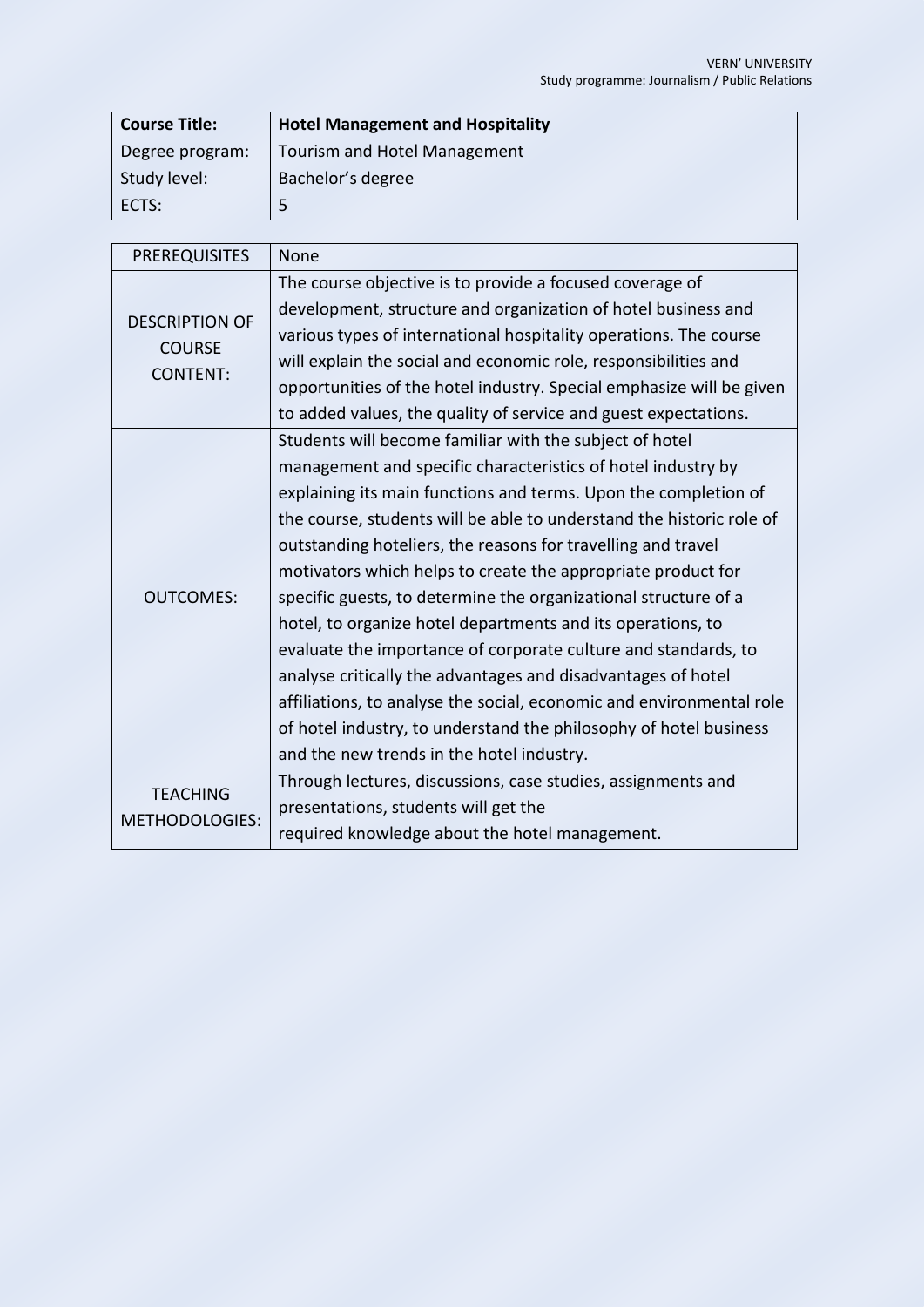| <b>Course Title:</b> | <b>Hospitality Product Technology</b> |
|----------------------|---------------------------------------|
| Degree program:      | Tourism and Hotel Management          |
| Study level:         | Bachelor's degree                     |
| ECTS:                |                                       |

| <b>PREREQUISITES</b>  | None                                                                   |
|-----------------------|------------------------------------------------------------------------|
|                       | To enable students to understand types and classes of hospitality      |
|                       | products, industry trends, methods of work, as well as methods of      |
| <b>DESCRIPTION OF</b> | market positioning and market research. To teach students about        |
| <b>COURSE</b>         | the location selection process, concept development and product        |
| <b>CONTENT:</b>       | design. To introduce students to development framework, content        |
|                       | programming, pre-investment, studies, cost analyses and new            |
|                       | hospitality product development planning.                              |
|                       | Following a successful completion of the course, students will be      |
|                       | able to:                                                               |
|                       | 1. Explain types and classes of hospitality products, industry trends, |
|                       | ownership relations and methods of work;                               |
|                       | 2. Identify appropriate methods of market positioning and market       |
|                       | research;                                                              |
|                       | 3. Demonstrate location selection process, concept development         |
| <b>OUTCOMES:</b>      | and product design with market features;                               |
|                       | 4. Interpret planning process, definition of development strategy,     |
|                       | product development and brand management;                              |
|                       | 5. Compare results of pre-investment studies, content                  |
|                       | programming options and preliminary cost analyses;                     |
|                       | 6. Present all hotel technology elements;                              |
|                       | 7. Evaluate impact of technological, financial and legal framework     |
|                       | on hospitality product development;                                    |
|                       | 8. Propose new hospitality product development plan.                   |
| <b>TEACHING</b>       |                                                                        |
| <b>METHODOLOGIES:</b> | Lectures, practical classes, seminar and workshops.                    |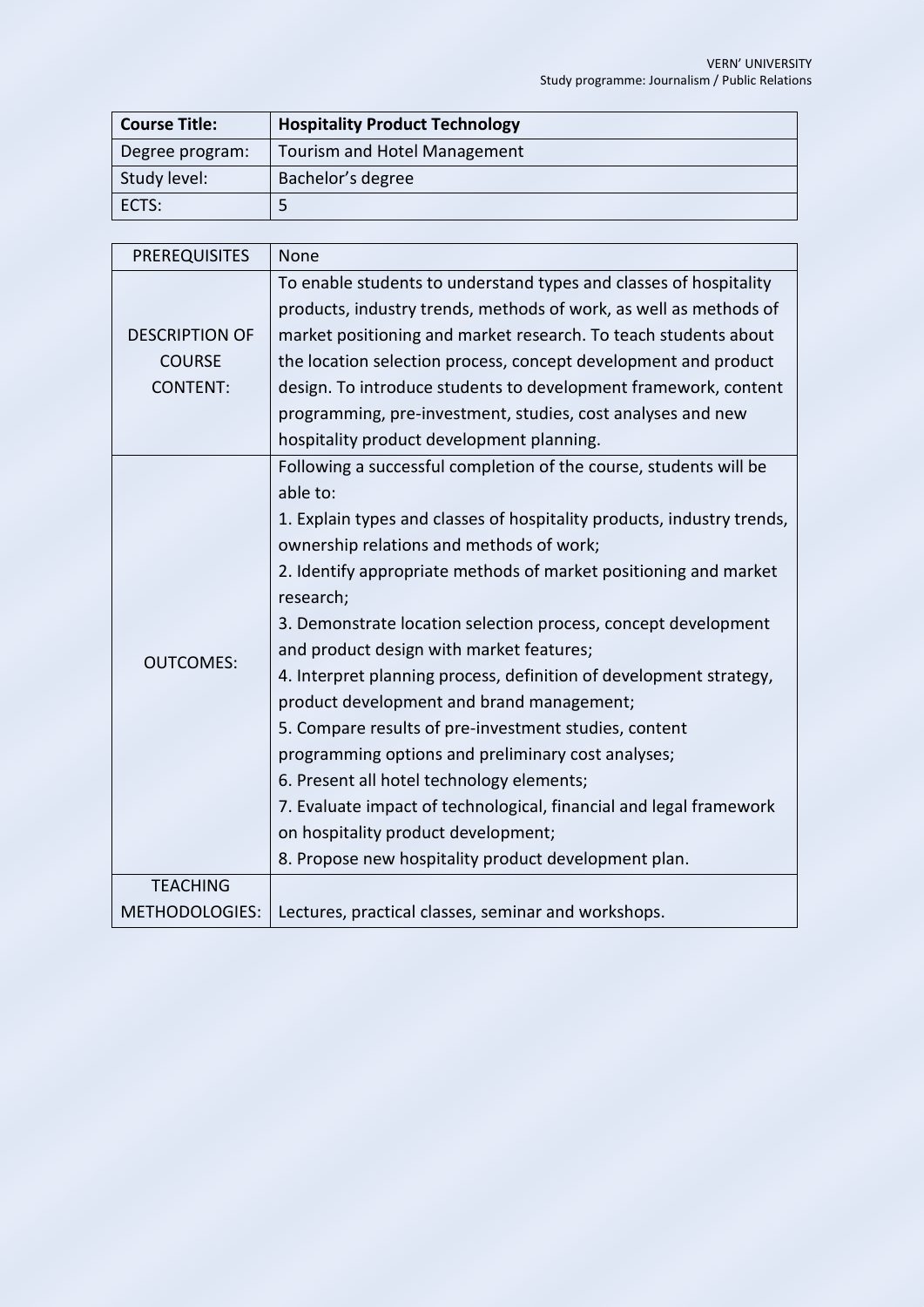| <b>Course Title:</b> | <b>Tourist Attractions and Special Interest Tourism</b> |
|----------------------|---------------------------------------------------------|
| Degree program:      | Tourism and Hotel Management                            |
| Study level:         | Bachelor's degree                                       |
| ECTS:                | ∽                                                       |

| <b>PREREQUISITES</b>                                      | <b>None</b>                                                        |
|-----------------------------------------------------------|--------------------------------------------------------------------|
| <b>DESCRIPTION OF</b><br><b>COURSE</b><br><b>CONTENT:</b> | The course objective is to provide a clear picture of what is      |
|                                                           | methodology of tourist attraction and why it is becoming critical  |
|                                                           | factor of tourist destination success. Course explains how to      |
|                                                           | integrate methodology into sustainable business practices in a     |
|                                                           | tourist destination and tourist product and who should be          |
|                                                           | responsible for managing this attractions in tourist destination.  |
| <b>OUTCOMES:</b>                                          | Students will become familiar with the new forms of tourism,       |
|                                                           | arguments against mass tourism and different approaches toward     |
|                                                           | contemporary phenomenology of special forms of tourism.            |
|                                                           | Students should be able to develop tourist product; identify key   |
|                                                           | areas and stakeholders, create new tourist programs and            |
|                                                           | initiatives, and propose monitoring system of tourist attractions. |
|                                                           | Through lectures, discussions, case studies, assignments and       |
| <b>TEACHING</b>                                           | presentations, students will be invited to think out of the box of |
| <b>METHODOLOGIES:</b>                                     | mass tourism and to respond creatively to the new dimensions and   |
|                                                           | offers of sustainable and creative tourism.                        |